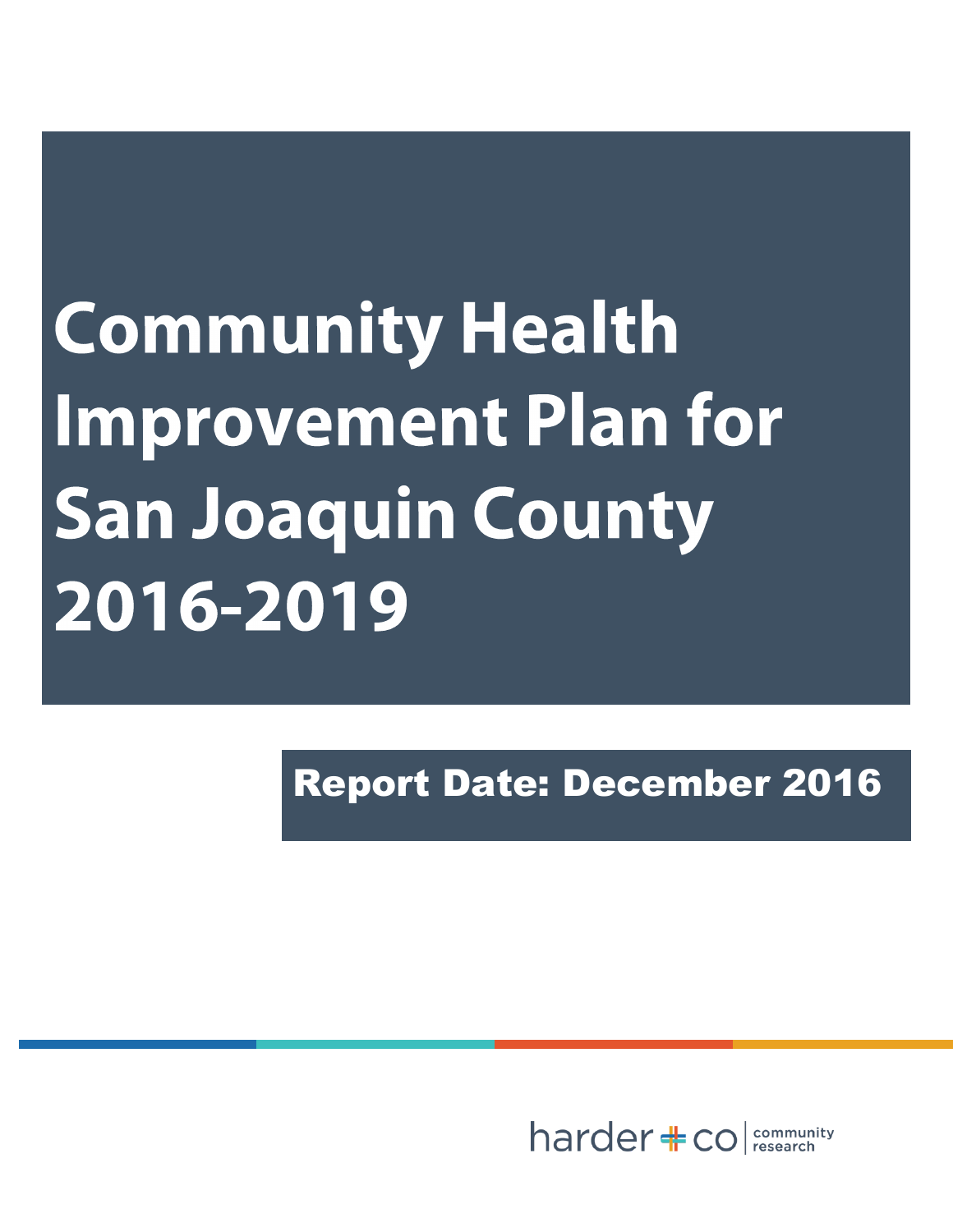### **Joint Letter from San Joaquin County Public Health Services and the Hospital Council of Northern & Central California**

This Community Health Improvement Plan (CHIP) is intended to guide our collaborative and long-term efforts to address health problems throughout our County. The goals and strategies laid out in this plan are based on the health-related priorities identified in the 2016 Community Health Needs Assessment (CHNA). We hope that this plan is a resource for multiple partners and collaborators in our work to set priorities and coordinate and target resources.

Both the CHNA and this CHIP were jointly created by hundreds of collaborators from diverse sectors and perspectives throughout the county. They shared their knowledge and their experience and gave their time to assure a comprehensive process. Our partners were critical to the data collection activities, prioritization of health needs, as well as sharing their expertise and ideas to develop the plan. We are grateful for these contributions and hopeful that our ongoing partnership strengthens existing efforts, brings new ideas, and ultimately builds a healthier community in the future.

Additional copies of this document are available on line at http://healthiersanjoaquin. org/download. [htm.](http://healthiersanjoaquin.org/download.htm)

We look forward to working with you.

Alvaro Garza, MD, MPH Brian L. Jensen Health Officer **Regional Vice President** San Joaquin County Public Health Services **Hospital Council of Northern &** 

Central California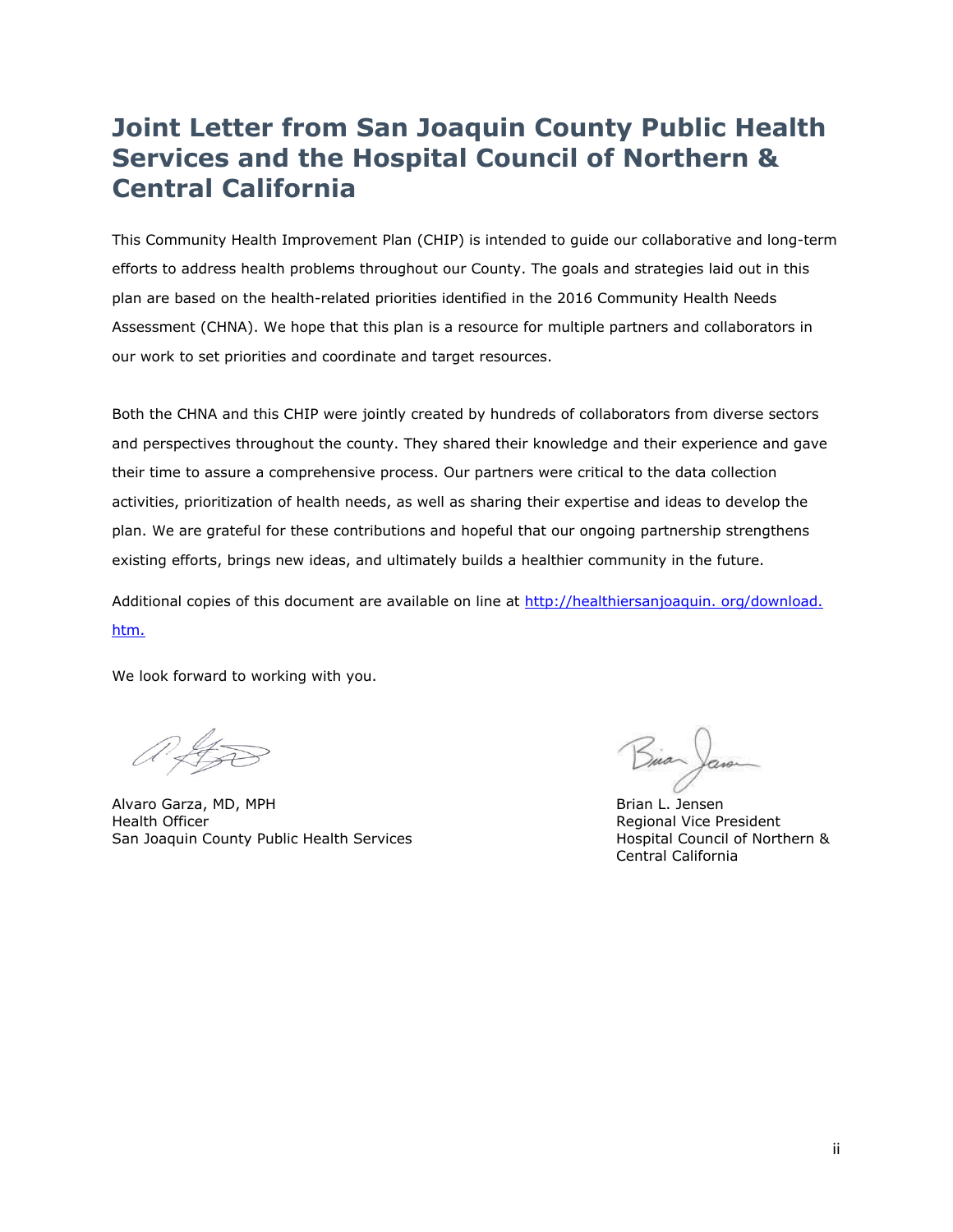### Table of Contents

| Community Health Improvement Plan for San Joaquin County  4        |  |
|--------------------------------------------------------------------|--|
|                                                                    |  |
|                                                                    |  |
|                                                                    |  |
|                                                                    |  |
|                                                                    |  |
|                                                                    |  |
|                                                                    |  |
|                                                                    |  |
| How Can You Help Improve Community Health in San Joaquin County? 8 |  |
| Appendices                                                         |  |
| A. CHIP Stakeholders: Steering Committee, Core Planning Group, and |  |
| B. Future Strategies for Priority Issue #3: Community Safety and   |  |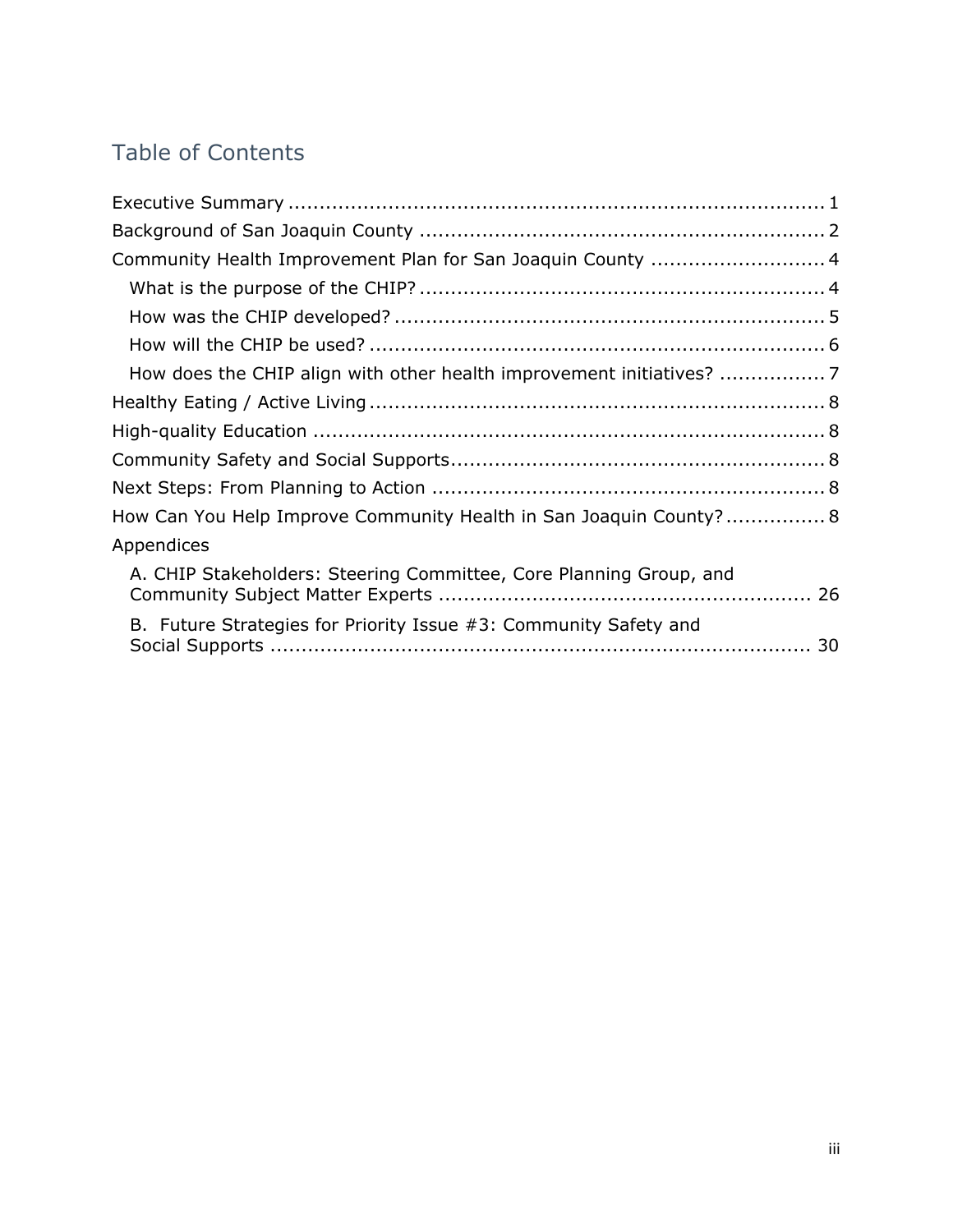# **Executive Summary**

San Joaquin County is located in California's Central Valley, one of the most successful agricultural areas of the world; it is a county rich in history, culture, and diversity. It is also the fastest growing county in the state and that presents both opportunities and challenges.<sup>1</sup> In order for everyone to be healthier and enjoy an enhanced quality of life, challenges and disparities related to some of the key drivers of health, such as unemployment, poverty, and education must be addressed.

In the fall of 2015, a broad array of community partners came together to conduct San Joaquin County's triennial 2016 Community Health Needs Assessment (CHNA), which established the foundation for sustainable improvements in health in San Joaquin County. Building on the success of the CHNA, San Joaquin created its Community Health Improvement Plan (CHIP). The CHIP focuses on strategies that multiple partners and collaborators will use to set priorities and coordinate and target resources. As envisioned, it will drive efforts from late 2016 through 2019.

The CHIP process was again guided by the CHNA Core Planning Group made up of the not-for-profit hospitals, the two Medicaid Managed Care Plans, Community Medical Centers (federally qualified health centers), Public Health Services, First 5 San Joaquin, and Community Partnerships for Families. The CHIP process also engaged its broadly representative CHNA Steering Committee as well as additional subject matter experts, which altogether included health and social service providers, educators, behavioral health and affordable housing advocates, law enforcement officers, land use and transportation planners, and policymakers. The process identified three priority issues:

- Healthy Eating/Active Living
- High-quality Education
- Community Safety and Social Supports

With these issues serving as the foundation for the CHIP, the Core Planning Group and Steering Committee developed goals, objectives, strategies, and action items for each priority. The CHIP will be a living document that will be monitored and adjusted as the County moves forward and will continue to inform the efforts that follow through 2019 and beyond.

Because the CHIP is a county wide effort that belongs to all of us, the Core Planning Group and Steering Committee encourage residents and community organizations to participate in implementing the strategies that are set forth in the CHIP. If you, or your organization, would like to get involved in CHIP activities, please contact Barb Alberson at [balberson@sjcphs.org](mailto:balberson@sjcphs.org) or any other Core Planning Group member for more information.

<sup>&</sup>lt;sup>1</sup> <http://www.centralvalleybusinesstimes.com/stories/001/?ID=30452>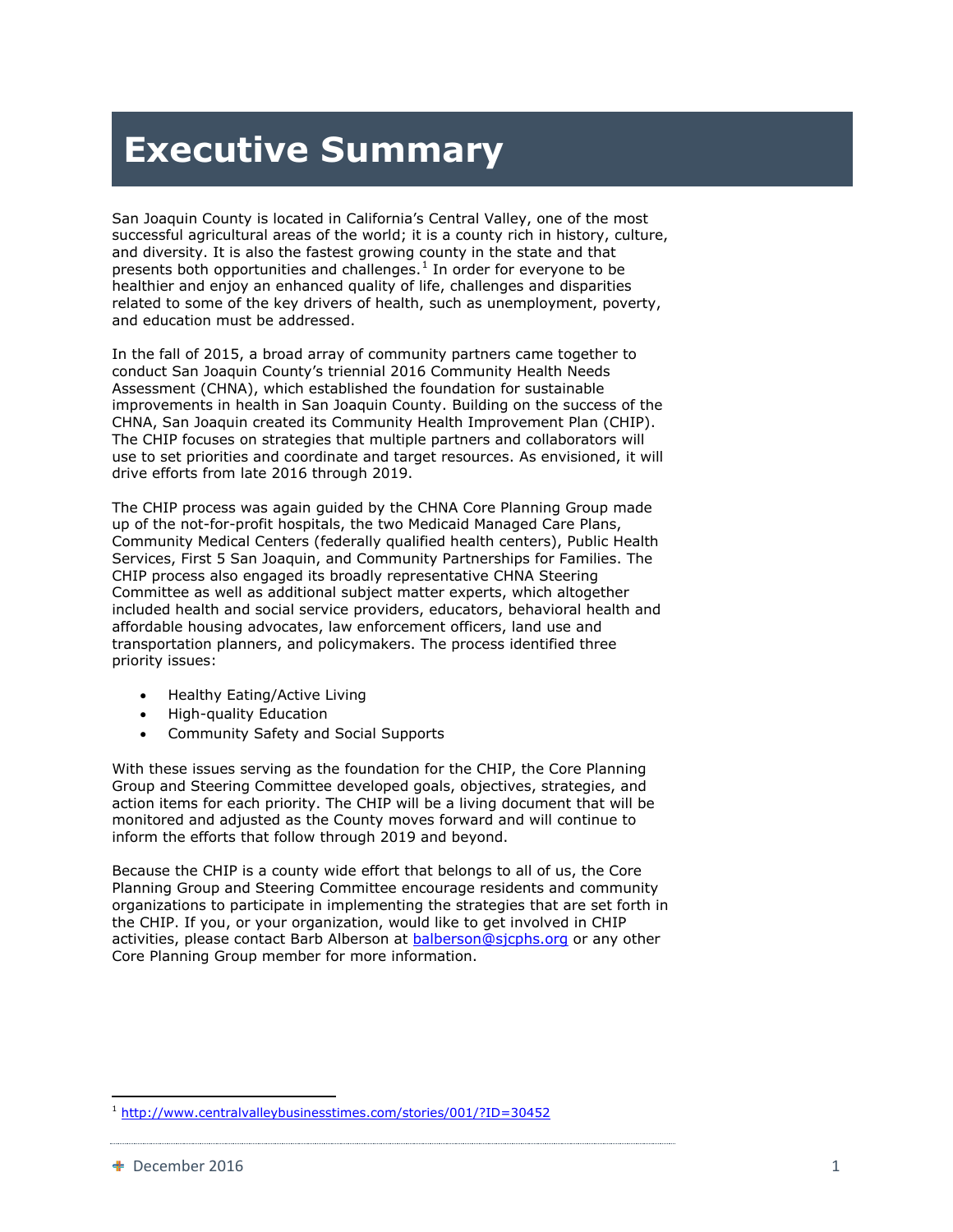# **Background of San Joaquin County**

San Joaquin County lies in the midst of one of the most successful agricultural areas of the world, well known around the country for its specialty crops. It extends from the Delta to the foothills and includes seven vibrant cities, many small towns, and a number of scenic rural farm and ranching communities. It is celebrated for its grand old neighborhoods, its focus on culture, and its racial and ethnic diversity.

The County has its challenges. Stockton, its largest city, is still recovering from dramatic economic setbacks suffered during the recent recession. Some parts of the county have robust commuter neighborhoods with linkage to wellpaying jobs in nearby counties, while residents in other areas struggle to find local jobs and must cope with high crime rates. Additional challenges include access to care for undocumented adult immigrants, the need for substance use treatment, and the ability to affect the high rates of asthma in the Central Valley. San Joaquin County also struggles with the same issues that are seen across the state and nationally such as obesity, poor oral health, and lack of services for residents who suffer from mental illness. Additionally, there is a big gap in health outcomes among racial and ethnic groups which is compounded by underlying social determinants of health including education, economic security and affordable housing. In summary, it is a county of contrasts, holding in one hand real challenges and in the other hand exciting new opportunities. The direction that is taken now to address these various needs will determine the future of the 726,000 residents who now make San Joaquin County their home.

### **Overview of the San Joaquin County Community Health Needs Assessment (CHNA)**

In the Fall of 2015, an array of community partners came together to conduct San Joaquin County's triennial 2016 CHNA to identify top health priorities for the county. This process was a cross-sector endeavor, engaging diverse stakeholders in the work of planning, data collection, and prioritization of health issues. The CHNA process was led by a Core Planning Group made up of San Joaquin County Public Health Services, all of the area not-for-profit hospitals, the two Medi-Cal managed care plans, First 5 San Joaquin, Community Medical Centers, and Community Partnerships for Families. The Core Planning Group also worked closely with a strong Steering Committee made up of influential stakeholders from both the public and private sectors.

The goal of the CHNA was to obtain the data needed to inform a practical "todo" list to drive collective action. It focused not only on gathering data regarding health needs but on gaining a better understanding of residents' health-related concerns. The assessment built upon existing resources by considering secondary data from national and statewide sources such as the U.S. Census and California Health Interview Survey, as well as a number of local San Joaquin County reports. First-hand information about the social, economic, and environmental conditions that impact health was also collected. The process reached out to residents in disadvantaged neighborhoods who often have no voice; thousands of residents and stakeholders offered their perspectives through key informant interviews, focus groups, and a community survey.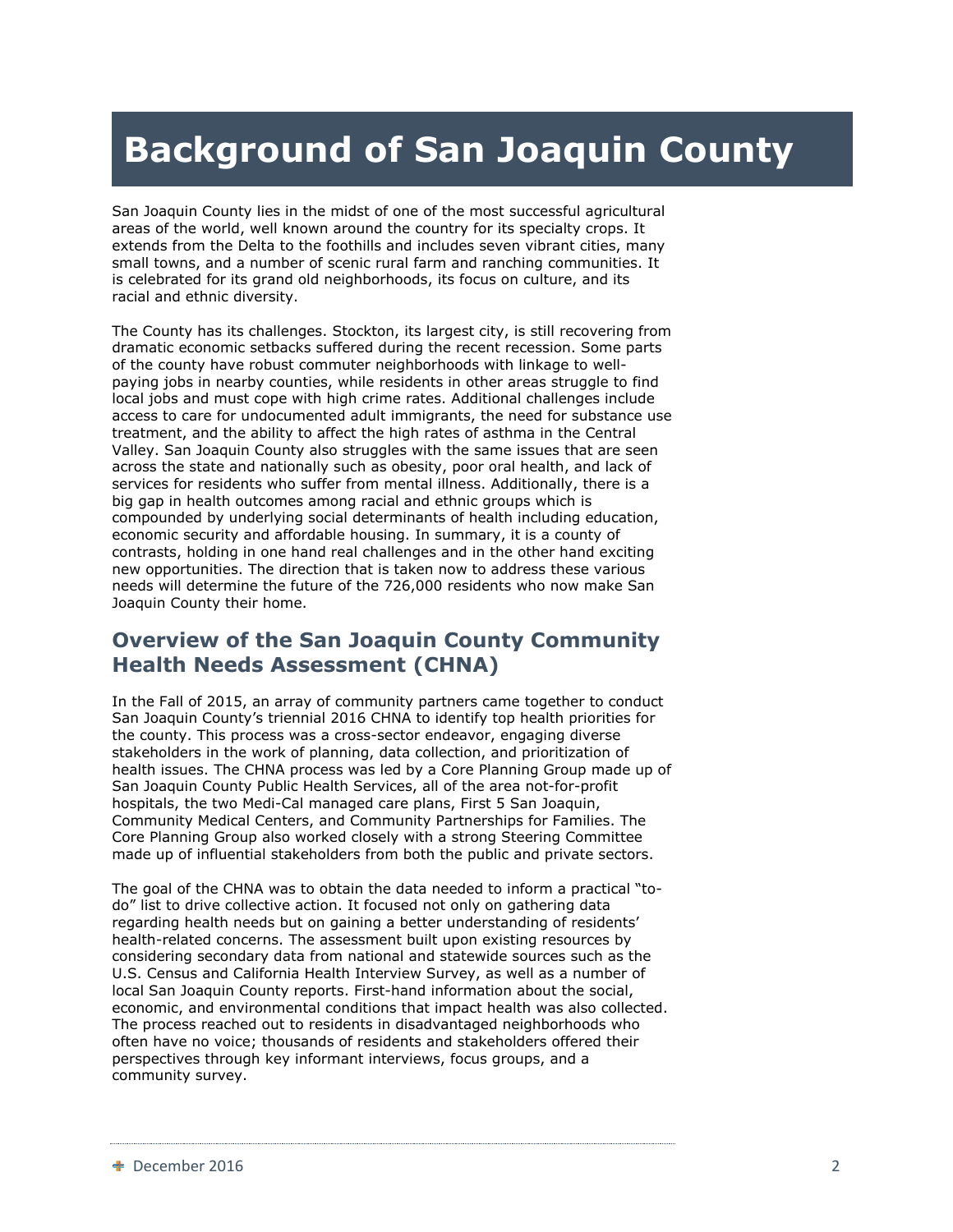Cross-cutting themes emerged from community voices captured by the CHNA. Residents and stakeholders highlighted the need to address violence, opportunities to be active and eat healthy food, and barriers to accessing affordable and culturally competent health care. Community members also talked about social and economic determinants of health and broader considerations of community structure and cohesion. In working towards equal opportunities for people to lead safe, active, and healthy lifestyles, residents often cited challenges in their everyday surroundings, for example, garbage on the street and blight. At the same time, residents also emphasized important strengths, noting that they felt that a strong sense of community vibrancy and engagement with their neighbors, and they were proud of the diversity within their neighborhoods.

The CHNA identified the following 11 health-related needs as key issues in San Joaquin County. Although these are listed in rank order below, the differences in priority scores were minimal, and all were considered in the CHIP process:

- 1. Obesity and Diabetes
- 2. Education
- 3. Youth Growth and Development
- 4. Economic Security
- 5. Violence and Injury
- 6. Substance Use
- 7. Access to Housing
- 8. Access to Medical Care
- 9. Mental Health
- 10. Oral Health
- 11. Asthma/Air Quality

San Joaquin County used the results of this CHNA to drive the development of a joint CHIP, which identifies short- and long-term systematic strategies and actions that community partners across the county will use as the roadmap to coordinate and target resources.

In addition to the joint CHIP, each of the hospitals has developed an individualized implementation plan for their service area, with strategies tailored to build on a hospital's own assets and resources. Their Implementation Strategies will be filed with the Internal Revenue Service.

The full San Joaquin County Community Health Needs Assessment is available on the Healthier San Joaquin website: http://healthiersanjoaquin. org/download.htm.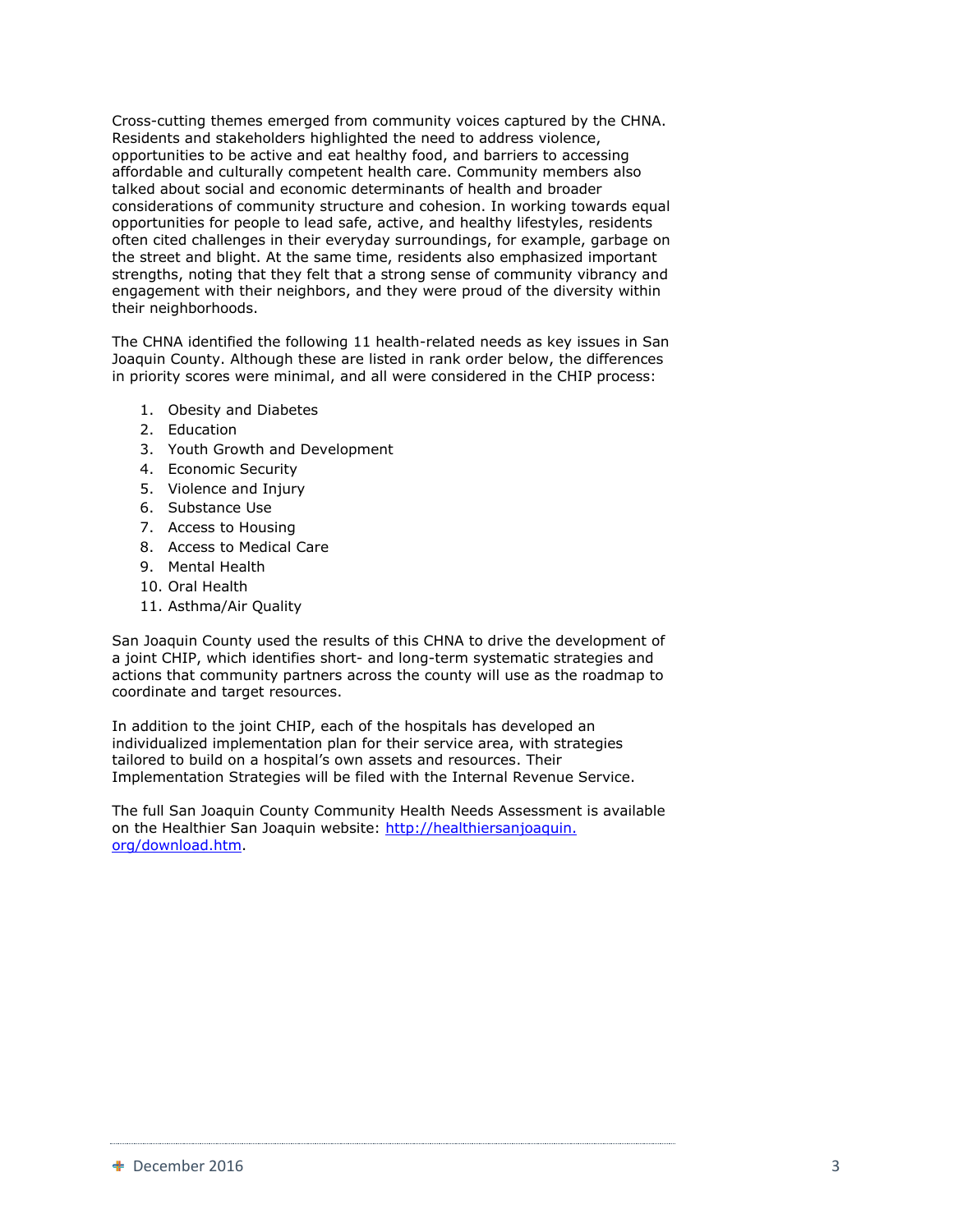## **Community Health Improvement Plan for San Joaquin County**

### <span id="page-6-0"></span>**What is the purpose of the CHIP?**

A CHIP is a long-term, systematic effort to address health-related issues based on the results of the CHNA.<sup>2</sup> It serves as a resource for multiple partners and collaborators to develop new policies, align efforts with strategies and goals, as well as coordinate and target resources.

This CHIP is grounded in nationally-accepted definitions of health and a healthy community. According to the World Health Organization, health is a state of complete physical, mental, and social well-being and not merely the absence of infirmity.<sup>3</sup> For our purposes, we also frame "health" to include the social and environmental conditions of everyday life, as well as individual factors that influence our ability to make healthy choices.

The vision for San Joaquin County is to fulfill the definition of a healthy community which includes those elements that enable people to maintain a high quality of life and productivity.<sup>4</sup> For example, the Health in All Policies Framework<sup>5</sup> describes healthy community as one that:

- Offers affordable, accessible, and high quality health care that focuses on both treatment and prevention
- **Is safe**
- **Has affordable, high quality, housing options**
- Has efficient infrastructure (e.g., safe, complete streets and roadways)
- Has a healthy and safe environment
- Has job opportunities for all and a thriving economy
- Has high-quality education

Ultimately, this CHIP is intended to focus on the root causes of health inequities and health disparities, and to promote equal opportunities for all people to be healthy and to seek the highest level of health possible.<sup>6</sup>

<sup>&</sup>lt;sup>2</sup> <http://www.naccho.org/topics/infrastructure/accreditation/chip.cfm>

<sup>&</sup>lt;sup>3</sup> Preamble to the Constitution of the World Health Organization as adopted by the International Health Conference, New York, 19-22 June, 1946; signed on 22 July 1946 by the representatives of 61 States (Official Records of the World Health Organization, no. 2, p. 100) and entered into force on 7 April 1948.

<sup>4</sup>http://www.healthypeople.gov/2010/publications/healthycommunities2001/healthycom 01hk.pdf

<sup>&</sup>lt;sup>5</sup> Rudolph, L., Ben-Moshe, K. & Dillon L. (2013). Health in All Policies: Guide for State and Local Governments. Washington DC and Oakland, CA: American Public Health Association and Public Health Institute.

<sup>6</sup> http://healthequity.sfsu.edu/content/defining-health-equity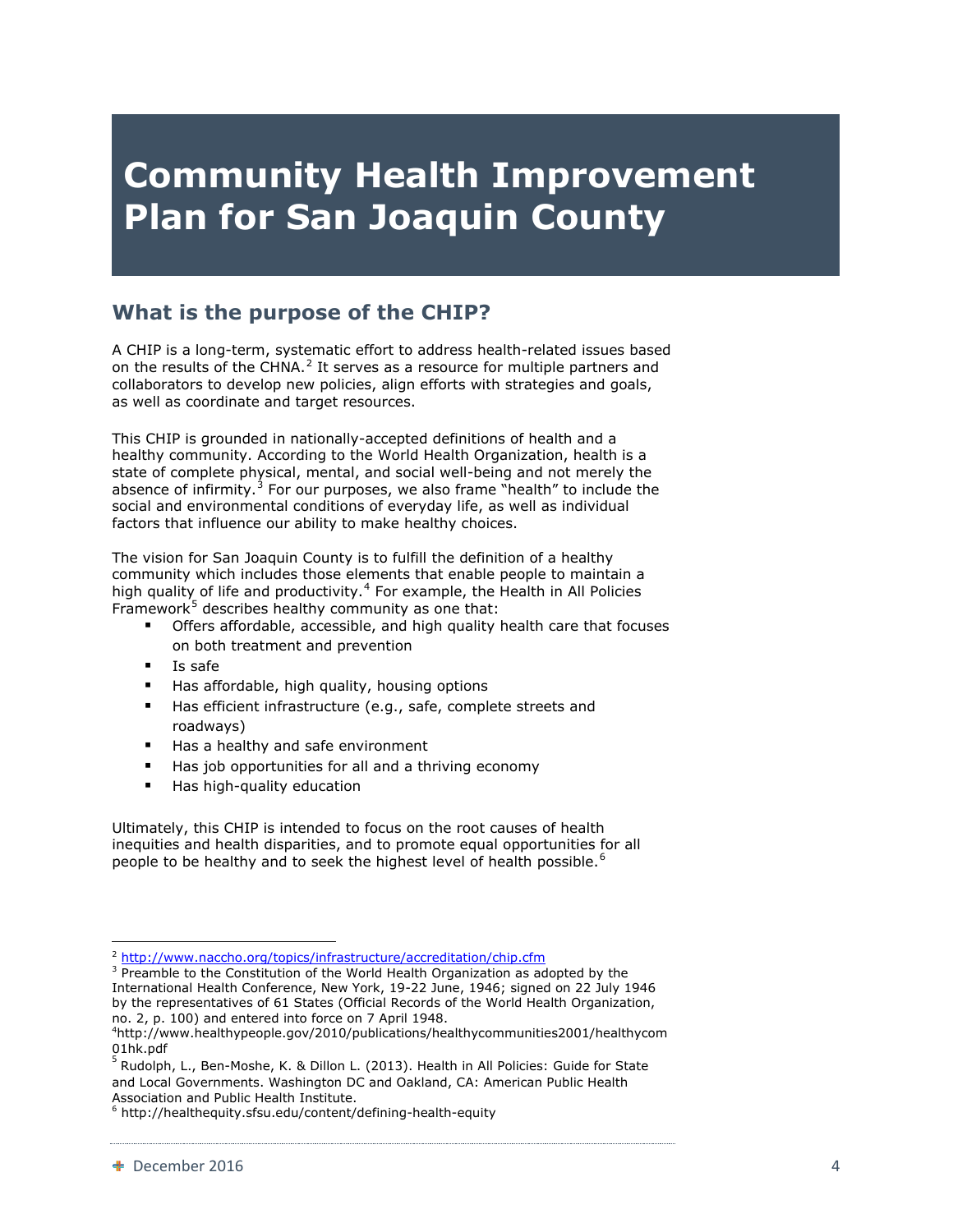### <span id="page-7-0"></span>**How was the CHIP developed?**

In August 2016, following the review and formal adoption of the CHNA, the Core Planning Group worked collaboratively to identify overarching priority issues that were likely to encompass multiple root causes of health and health inequities to address through the CHIP.

Priority issues were refined and confirmed at the August Steering Committee meeting and were supported by the overwhelming majority of the group. During this meeting, the Steering Committee also broke into groups for each priority issue so that members could focus deeply on the issue where they had the most expertise and interest. Each group drafted goals that were presented to and confirmed by the full Steering Committee. In early September, the Core Planning Group refined and confirmed the goals that the Steering Committee developed.

The Steering Committee drafted strategies to address each goal at the September meeting. Based on the chosen priority issues, additional community subject matter experts, (e.g., from law enforcement, affordable housing, behavioral health, and education), were recruited to participate in this and future Steering Committee meetings. During the meeting, which was attended by approximately 50 stakeholders, the Steering Committee again broke into groups for each priority issue. Each group drafted strategies that promote equity, consider community assets, and are evidence-based, feasible to make progress on within five years, and can be sustained, and measured. Strategies drafted by each group were presented to and confirmed by the full Steering Committee.

Developing and selecting the CHIP components, outlined below, was a systematic process that involved input from the Core Planning Group and Steering Committee at each step.

**Step 1:** The Core Planning Group reviewed results of the CHNA, considered social determinants of health and health equity, and developed priority issues to address in the CHIP.

**Step 2:** Priority issues that the Core Planning Group recommended were confirmed by the Steering Committee.

**Step 3: Draft goals were developed and** tested through Steering Committee and refined by the Core Planning Group.

**Step 4:** Draft strategies were developed and tested through Steering Committee and refined by the Core Planning Group.

**Step 5:** Draft objectives were developed, tested, and refined through the Core Planning Group.

**Step 6:** Goals, objectives, and strategies were finalized through input from the Steering Committee.

**Step 7:** The Steering Committee defined action items to incorporate into the CHIP.

The Core Planning Group and interested volunteers from the Steering Committee provided input to define objectives for each goal in October 2016. Objectives were selected to be specific, measurable, actionable, reasonable, and time-bound (SMART).

Action items were drafted at the October Steering Committee meeting.

With the instrumental support of the Steering Committee, the Core Planning Group refined and finalized the goals, objectives, and strategies of the CHIP.

In early December, a draft of the CHIP was provided to Steering Committee/ community experts and a group teleconference call was held to provide one last review and comment opportunity. Based on this input, the CHIP was then finalized.

A roster of members for the Core Planning Group, Steering Committee and the additional community experts can be found in Appendix A..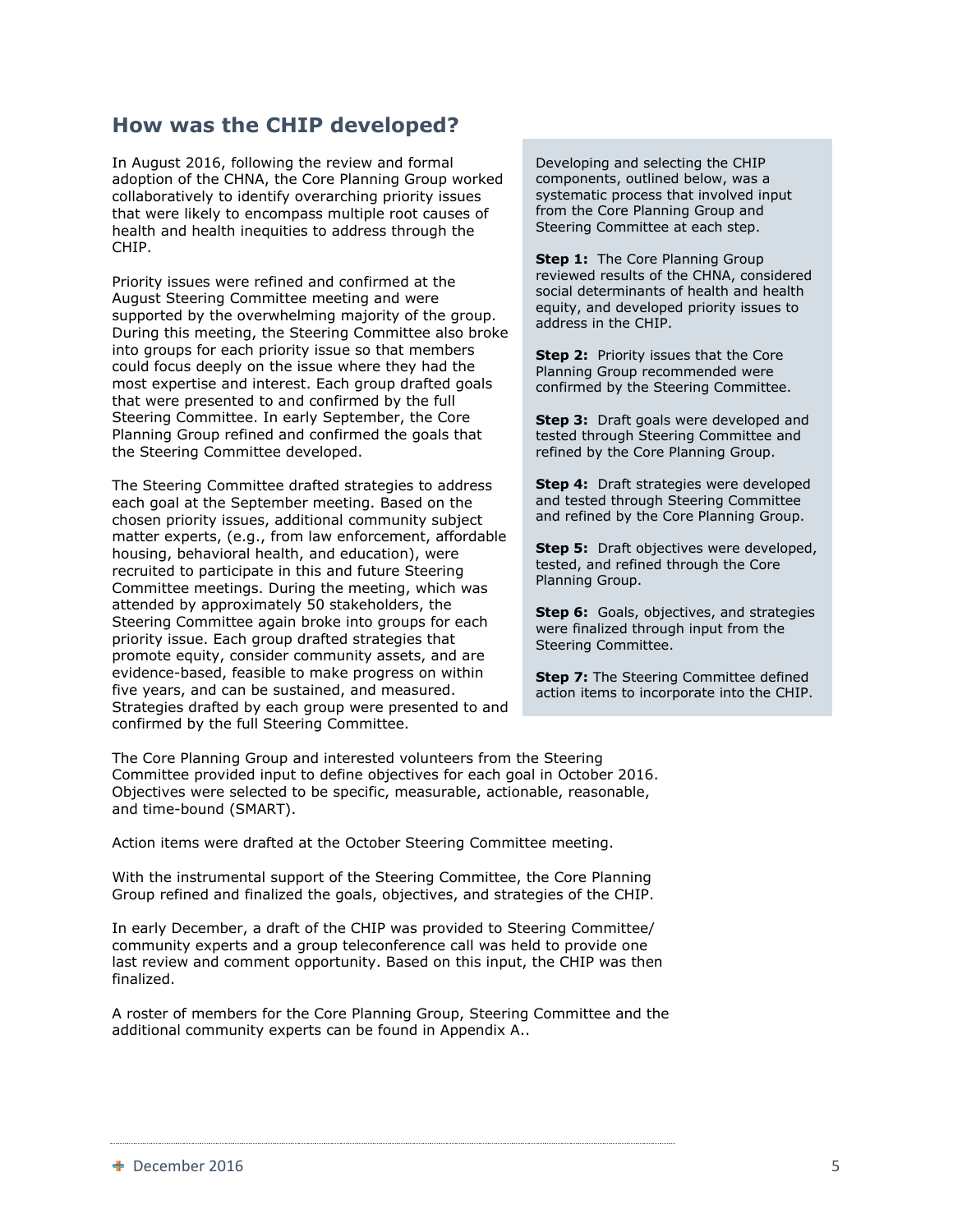### <span id="page-8-0"></span>**How will the CHIP be used?**

The CHIP will be used to develop and implement salient policies and programs across the county, and to direct the use of resources to support those efforts. These efforts will fall into three broad priority areas selected by the Steering Committee. They were created by consolidating issues in common among the eleven health needs identified in the CHNA:



The CHIP of San Joaquin County will be a living document, informing today's work as well as serving as the foundation for efforts in the future.

### **What policy changes are needed for the CHIP to be successful?**

For San Joaquin County to achieve its vision for community health improvement and successfully implement the strategies highlighted in this document, there is a concomitant need to develop and promote policies that speak to systems/environmental changes. Therefore, each priority issue also lists policy recommendations designed to address collective community concerns, guide the implementation of the strategies proposed in this CHIP, and promote an integrated approach.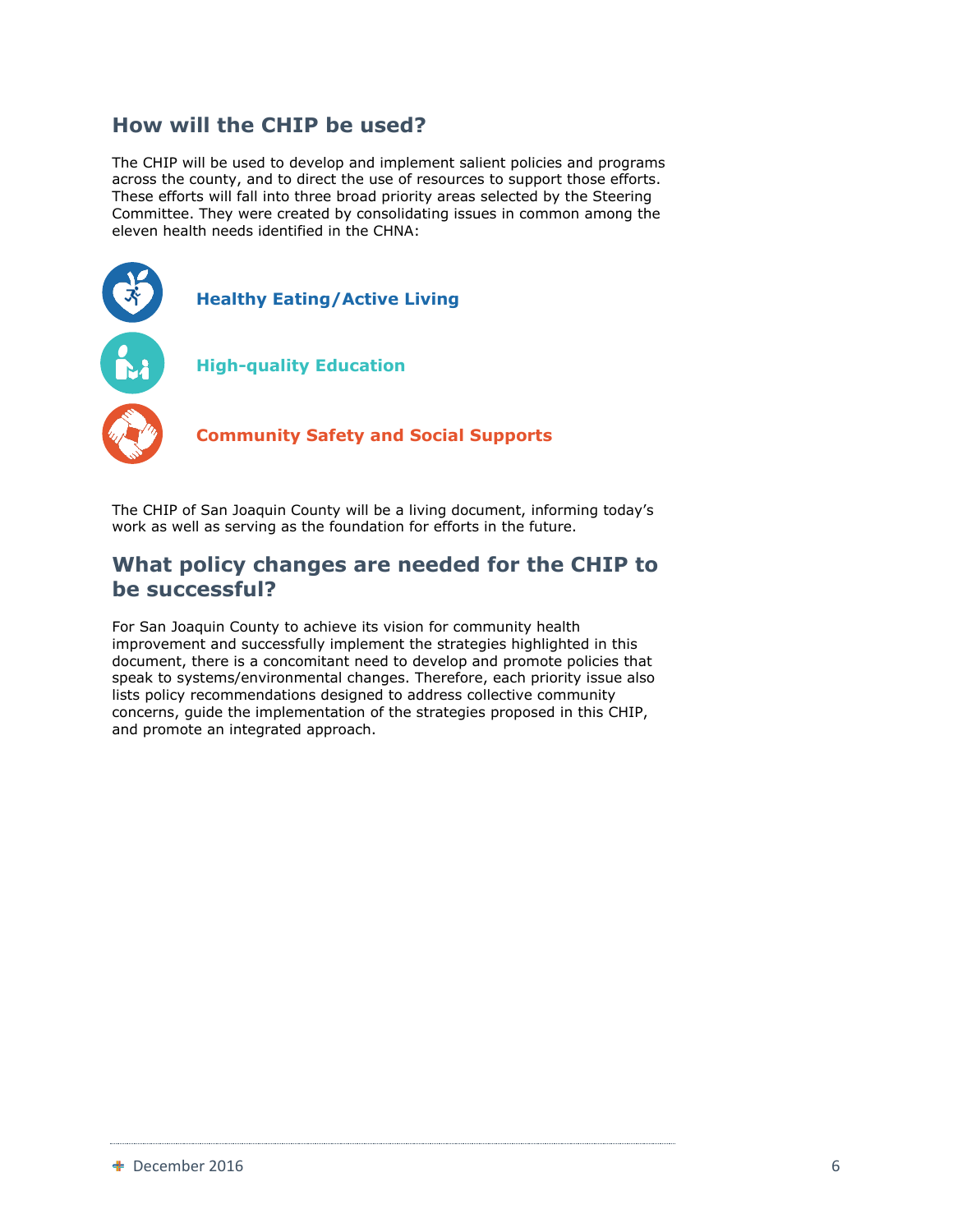### <span id="page-9-0"></span>**How does the CHIP align with other health improvement initiatives?**

The CHIP priority issues align with and complement the *Let's Get Healthy California* initiative at the state level, and are directly in line with the Healthy People 2020 and the National Prevention Strategy at the national level. The following listing includes hyperlinks to the specific objectives and measures that most closely reflect CHIP priorities.

| <b>San Joaquin</b><br><b>Priority Issues</b> | <b>STATE:</b><br>Let's Get Healthy<br><b>California Goals</b>                                                  | <b>FEDERAL:</b><br><b>Healthy People 2020</b><br>$\mathbf{g}$<br><b>National Prevention</b><br><b>Strategy Priorities</b>                                 |
|----------------------------------------------|----------------------------------------------------------------------------------------------------------------|-----------------------------------------------------------------------------------------------------------------------------------------------------------|
| Healthy Eating / Active Living               | <b>Living Well</b><br><b>Creating Healthy Communities</b><br>California DPH California<br><b>Wellness Plan</b> | HP2020: Nutrition, Physical<br><b>Activity, and Obesity</b><br>NPS: Healthy Eating<br>NPS: Active Living                                                  |
| High-quality Education                       | Healthy Beginnings: Early<br><b>Reading Levels</b>                                                             | <b>HP 2020: Social</b><br><b>Determinants</b>                                                                                                             |
| Community Safety and Social<br>Supports      | <b>Living Well</b><br><b>Creating Healthy Communities</b>                                                      | HP 2020: Mental Health<br>HP 2020: Injury and Violence<br>NPS: Mental and Emotional<br><b>Wellbeing</b><br>NPS: Injury and Violence<br><b>Free Living</b> |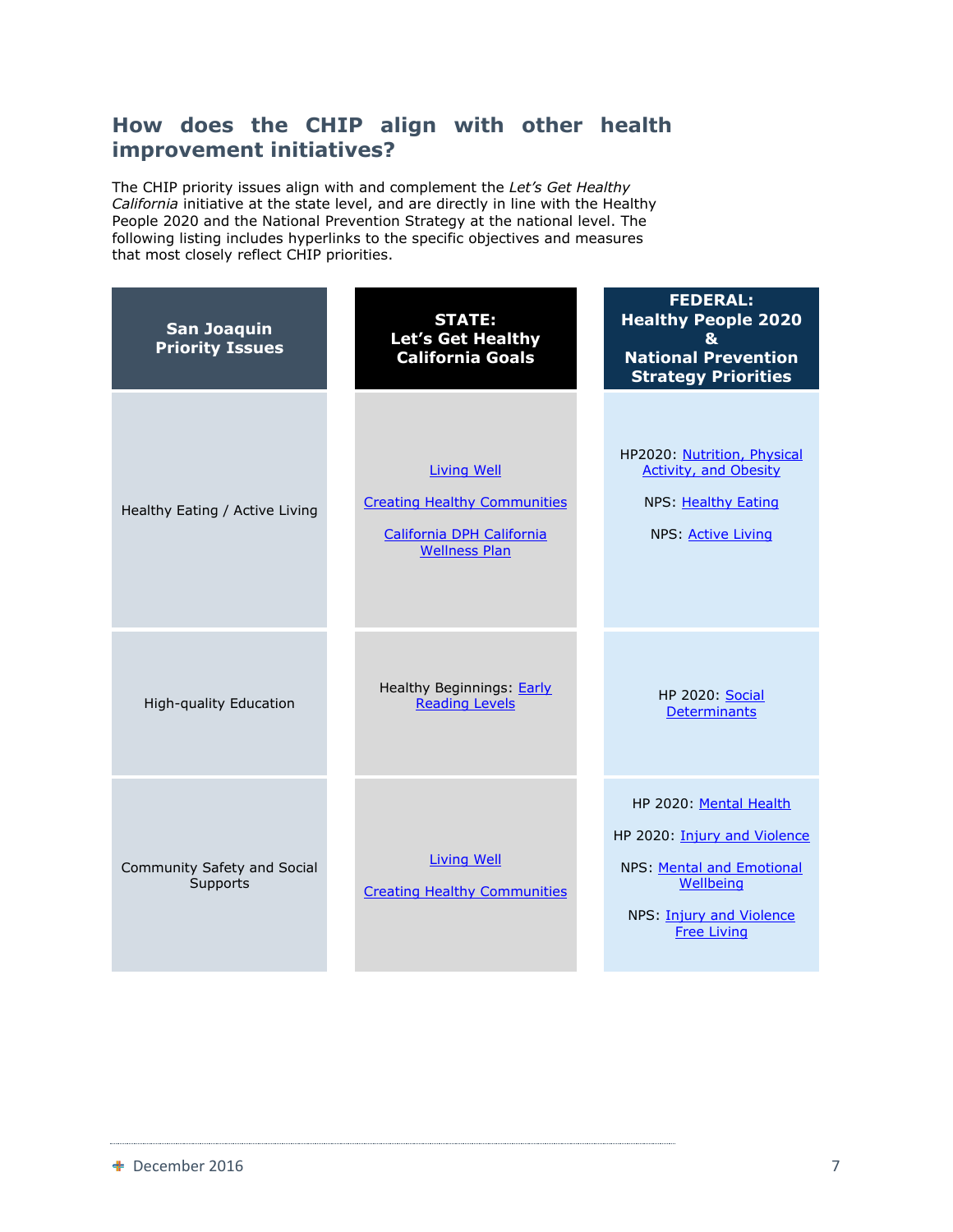# **Healthy Eating/Active Living**



In San Joaquin County, many people suffer from chronic health conditions such as heart disease, obesity, diabetes, and cancer. These conditions can be prevented or at least improved through daily practices such as eating a healthy, balanced diet and getting regular physical activity.

However, the opportunity to make a healthy choice is not always easy or possible—particularly for San Joaquin County's most vulnerable residents—as was

repeatedly voiced by community members throughout the CHNA process. Socioeconomic factors, such as whether people can afford to buy nutritious foods, as well as environmental factors, such as whether healthy food options are locally available or there are places in their neighborhoods where residents can safely engage in physical activity, all impact what individuals can do to be healthier.

### **Statement of need**

Like many communities, unhealthy eating and low levels of physical activity are prevalent in San Joaquin County. A large proportion of adults in San Joaquin County (77 percent) is overweight or obese,<sup>7</sup> and 42 percent of fifth, seventh, and ninth graders were also overweight or obese.<sup>8</sup> Data also indicate that 66 percent of adults<sup>9</sup> and 46 percent of children<sup>10</sup> in San Joaquin County reported consuming less than five servings of fruits and vegetables daily. Moreover, data indicate 38 percent of children age 2-11 reported consuming one or more sugar sweetened beverages on the previous day. Food insecurity is linked to nutrition; in San Joaquin County, 18 percent of resident experience food insecurity which is higher than the state average (16 percent).

Physical activity among adults and children in San Joaquin County is lower than the statewide average. While a majority of children age 12-17 (62 percent) are engaging in at least 60 minutes of vigorous activity at least three times per week, only 14 percent of adults report engaging in 20 minutes of vigorous physical activity at least three days per week.<sup>11</sup>

#### **Policy Recommendations**

The following recommendations are designed to address our collective community concerns, guide the implementation of the strategies proposed in this CHIP, and promote an integrated legislative approach:

 Affordable healthy food and beverages policies in schools, workplaces and the community;

 $7$  California Health Interview Survey, 2014

<sup>8</sup> California Department of Education, FITNESSGRAM® Physical Fitness Testing, 2013-14 <sup>9</sup> Centers for Disease Control and Prevention, Behavioral Risk Factor Surveillance

System. Accessed via the Health Indicators Warehouse. US Department of Health & Human Services, Health Indicators Warehouse, 2005-9

<sup>&</sup>lt;sup>10</sup> California Health Interview Survey, 2011-12

<sup>&</sup>lt;sup>11</sup> California Health Interview Survey, 2014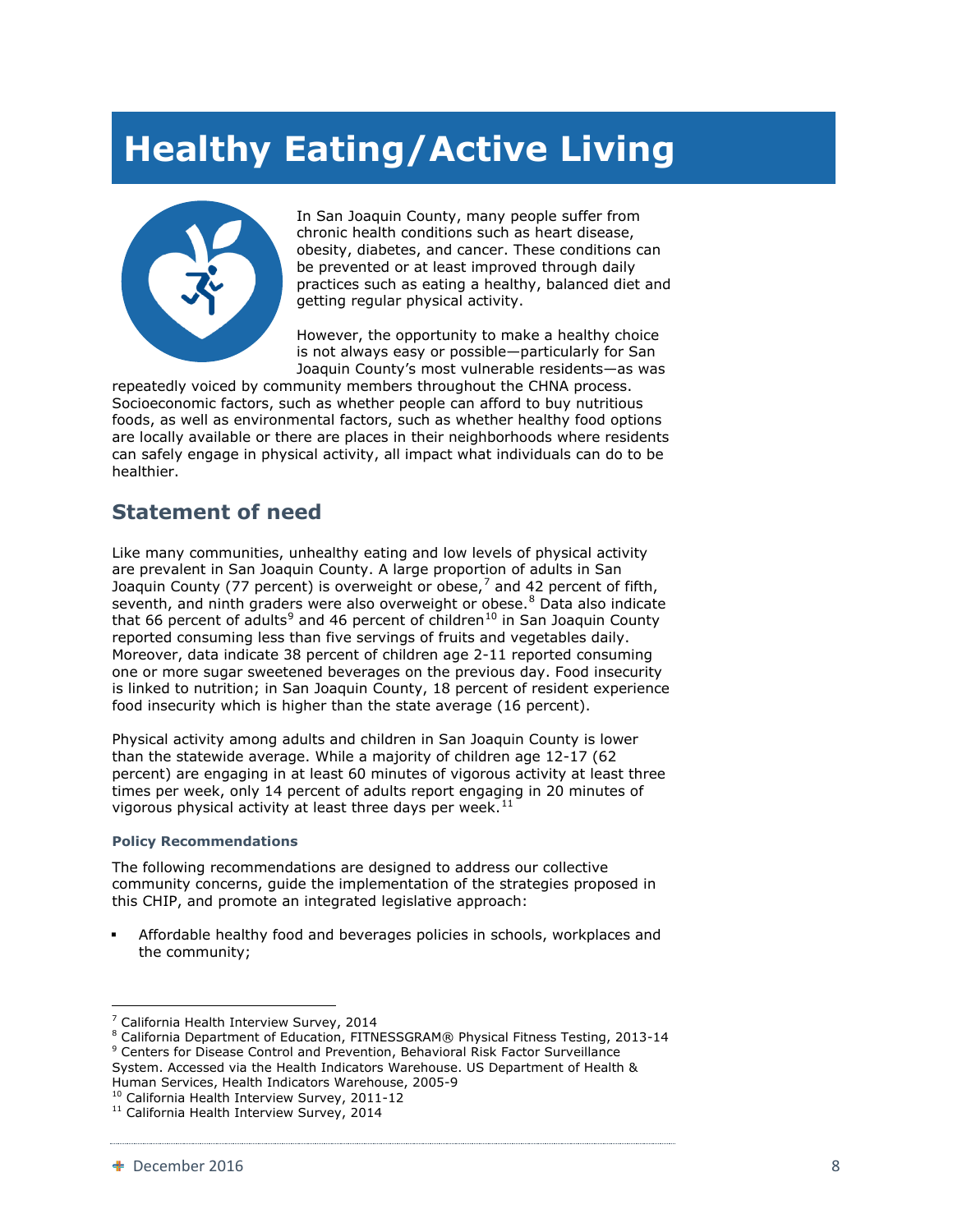- Health insurance and worksite wellness programs that offer employee health incentives for healthy eating and physical activity;
- Policies encouraging equitable access to healthy community design;
- **Complete Streets policies; and**
- **School-based wellness policies.**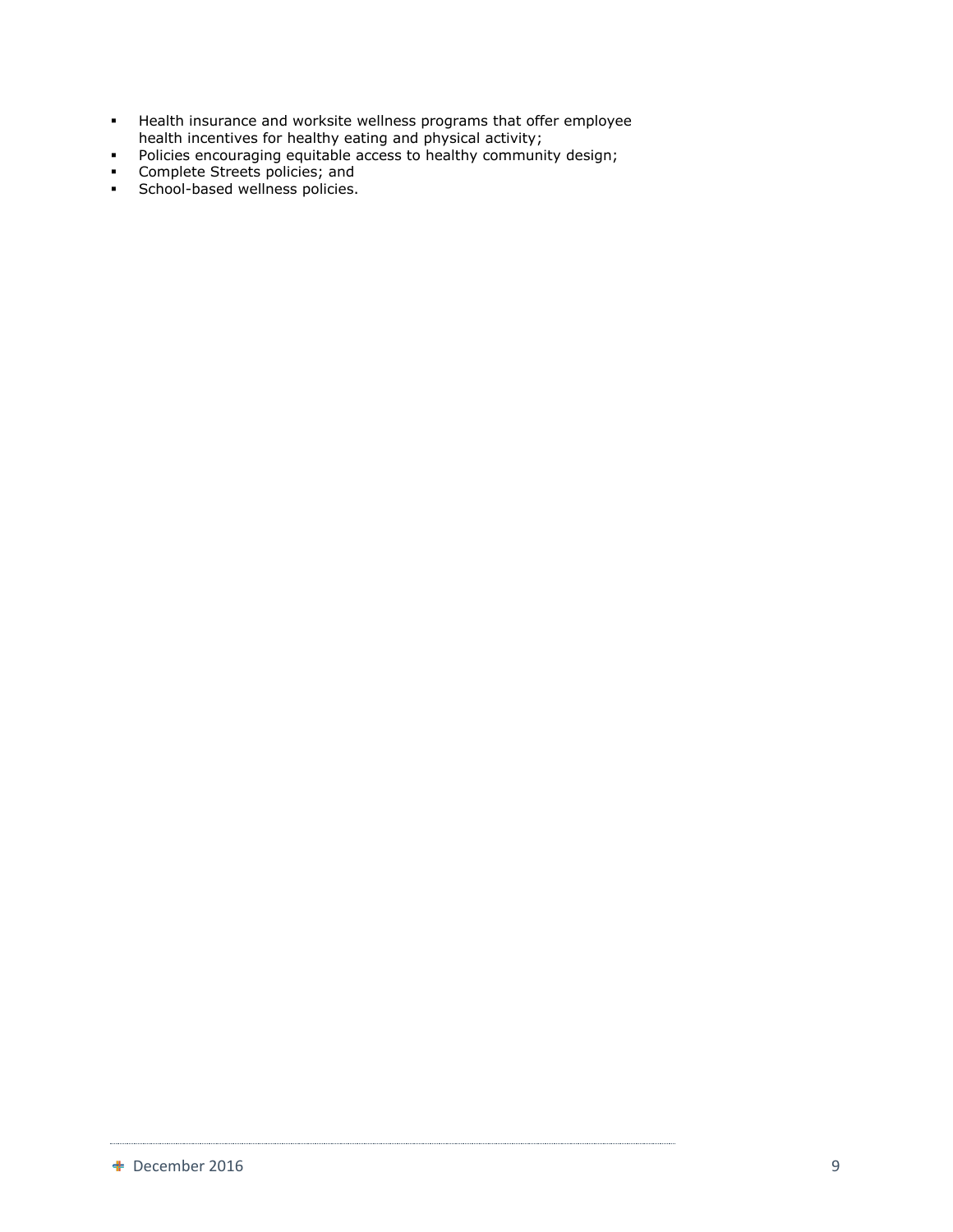Exhibit 1 presents the goals and objectives for Priority Issue #1, including corresponding performance measures, baseline data, and targeted improvements.

Please note that the objectives below serve as guideposts to monitor change over the long term. In many instances, the data sources used to supply baseline data are not updated frequently. As such, these data are not intended to be used to evaluate the success of activities implemented as part of the CHIP but rather as a guide to track changes in population health over time.

### **Exhibit 1. Priority Issue #1 Healthy Eating/Active Living Goals and Objectives**

| <b>GOAL</b>                                             | <b>OBJECTIVE</b>                                                                                                              | <b>MEASURE</b>                                                                                  | <b>BASELINE (SOURCE)</b>    | <b>TARGET</b> |
|---------------------------------------------------------|-------------------------------------------------------------------------------------------------------------------------------|-------------------------------------------------------------------------------------------------|-----------------------------|---------------|
| 1-1. Increase<br>healthy eating<br>among San<br>Joaquin | $1-1.1$ . By 2020, increase the<br>proportion of adults consuming >5<br>servings of fruit and vegetables per<br>day.          | % adults consuming >5 servings of<br>fruit and vegetables                                       | 65.6%<br>(BRFSS, 2005- 09)  | 72%           |
| residents.                                              | 1-1.2. By 2020, decrease the<br>proportion of children age 2-11<br>consuming 1+ sugar-sweetened<br>beverages on previous day. | % children age 2-11 consuming 1+<br>sugar-sweetened beverages on<br>previous day                | 38.3%<br>(CHIS, 2011-2012)  | 27%           |
| 1-2. Increase<br>physical<br>activity among             | 1-2.1. By 2020, increase the<br>proportion of adults who engage in<br>sufficient physical activity.                           | % of adults who engage in<br>vigorous physical activity at least 3<br>days/week for 20 minutes  | 14.2%<br>(CHIS 2007)        | 17%           |
| <b>San Joaquin</b><br>residents.                        | 1-2.2. By 2020, increase the<br>proportion of youth age 12-17 who<br>engage in sufficient physical activity.                  | % of youth age 12-17 who engage<br>in vigorous activity at least 3<br>days/week for 60 min/ day | 62.1%<br><i>(CHIS 2007)</i> | 65%           |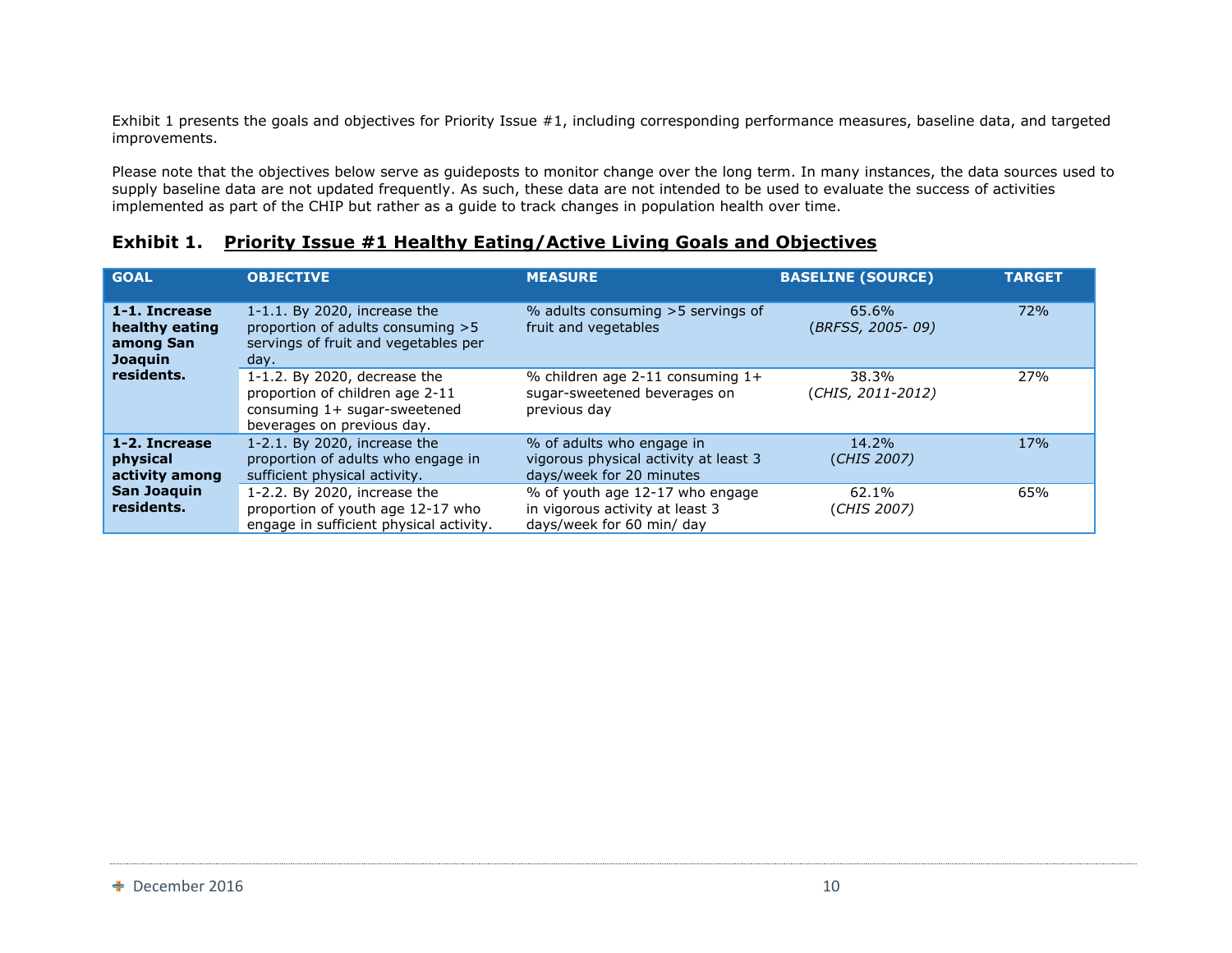Exhibit 2 (shown across the following pages) presents the strategies associated with Priority Issue #1, including corresponding activities, performance measures, and responsible agencies. These strategies are cross-cutting as they simultaneously address multiple goals under Priority  $I$ ssue  $#1$ .

### **Exhibit 2. Strategies for Priority Issue #1: Healthy Eating / Active Living**

| <b>STRATEGY</b>                                                                            | <b>ACTIVITY</b>                                                                                                                        | <b>HOW TO TRACK PROGRESS</b>                                                                                                                              | <b>ORGANIZATION(S) THAT</b><br><b>CAN LEAD THE WORK</b>                    | <b>POTENTIAL</b><br><b>COLLABORATORS</b>                                                                                                                                                                                                                                                                                                                                                                                                      |
|--------------------------------------------------------------------------------------------|----------------------------------------------------------------------------------------------------------------------------------------|-----------------------------------------------------------------------------------------------------------------------------------------------------------|----------------------------------------------------------------------------|-----------------------------------------------------------------------------------------------------------------------------------------------------------------------------------------------------------------------------------------------------------------------------------------------------------------------------------------------------------------------------------------------------------------------------------------------|
| <b>S1. Ensure</b><br>equitable access<br>to healthy,<br>affordable foods<br>and beverages. | S1.A1. Work with<br>disadvantaged communities to<br>identify and address how they<br>want to see food access gaps<br>closed.           | Number of people attending<br>community meetings, number<br>of other outreach events;<br>number of ideas generated                                        | Public Health Services and its<br>SNAP Ed partners                         | Businesses in these target<br>$\bullet$<br>areas (not just liquor stores<br>but all businesses and<br>business organizations);<br>Chambers of Commerce;<br>$\bullet$                                                                                                                                                                                                                                                                          |
|                                                                                            | S1.A2. Encourage conversion<br>of convenience/liquor stores to<br>sell fresh produce OR add<br>more fresh foods to existing<br>outlets | Number of stores selling fresh<br>foods; Healthy Retail project<br>observational surveys of retail<br>stores around the county in<br>particular zip codes | Public Health Services' Healthy<br>Retail Project staff                    | Community centers;<br>$\bullet$<br>Community coalitions such<br>$\bullet$<br>as the Hunger Task Force,<br>the Promise Zone backbone                                                                                                                                                                                                                                                                                                           |
|                                                                                            | S1.A3. Establish additional<br>farmers markets, community<br>edible gardens, mobile<br>markets, etc.                                   | Number of mobile markets,<br>number of people served,<br>number of vans, etc.<br>Number of new permits issued                                             | Public Health Services and the<br>County Nutrition Action Plan<br>partners | agencies and the Chronic<br>Disease and Obesity<br>Prevention Task Force;<br>Faith-based organizations;<br>$\bullet$<br>Food banks;<br>$\bullet$<br><b>Hospital Community Benefit</b><br>$\bullet$<br>programs;<br>Local farmers'<br>$\bullet$<br>cooperatives;<br>Local economic<br>$\bullet$<br>development and planning<br>departments;<br>• School Districts;<br>University of California<br>$\bullet$<br>Cooperative Extension<br>(UCCE) |
| <b>S2. Implement</b><br>mutually<br>reinforcing<br>educational and                         | S2.A1. School districts educate<br>on health issues, including<br>cooking and growing food                                             | Number of school-based<br>nutrition programs                                                                                                              | County Office of Education<br>(COE)                                        | Chambers of Commerce;<br>$\bullet$<br>City Councils;<br>$\bullet$<br>Community centers;<br>$\bullet$                                                                                                                                                                                                                                                                                                                                          |
| environmental<br>activities that                                                           | S2.A2. Expand and support<br>community and school edible<br>gardens                                                                    | Number of community and<br>school edible gardens                                                                                                          | Public Health Services and its<br>SNAP Ed partners                         | Community clinics;<br>٠<br>Food banks;<br>$\bullet$                                                                                                                                                                                                                                                                                                                                                                                           |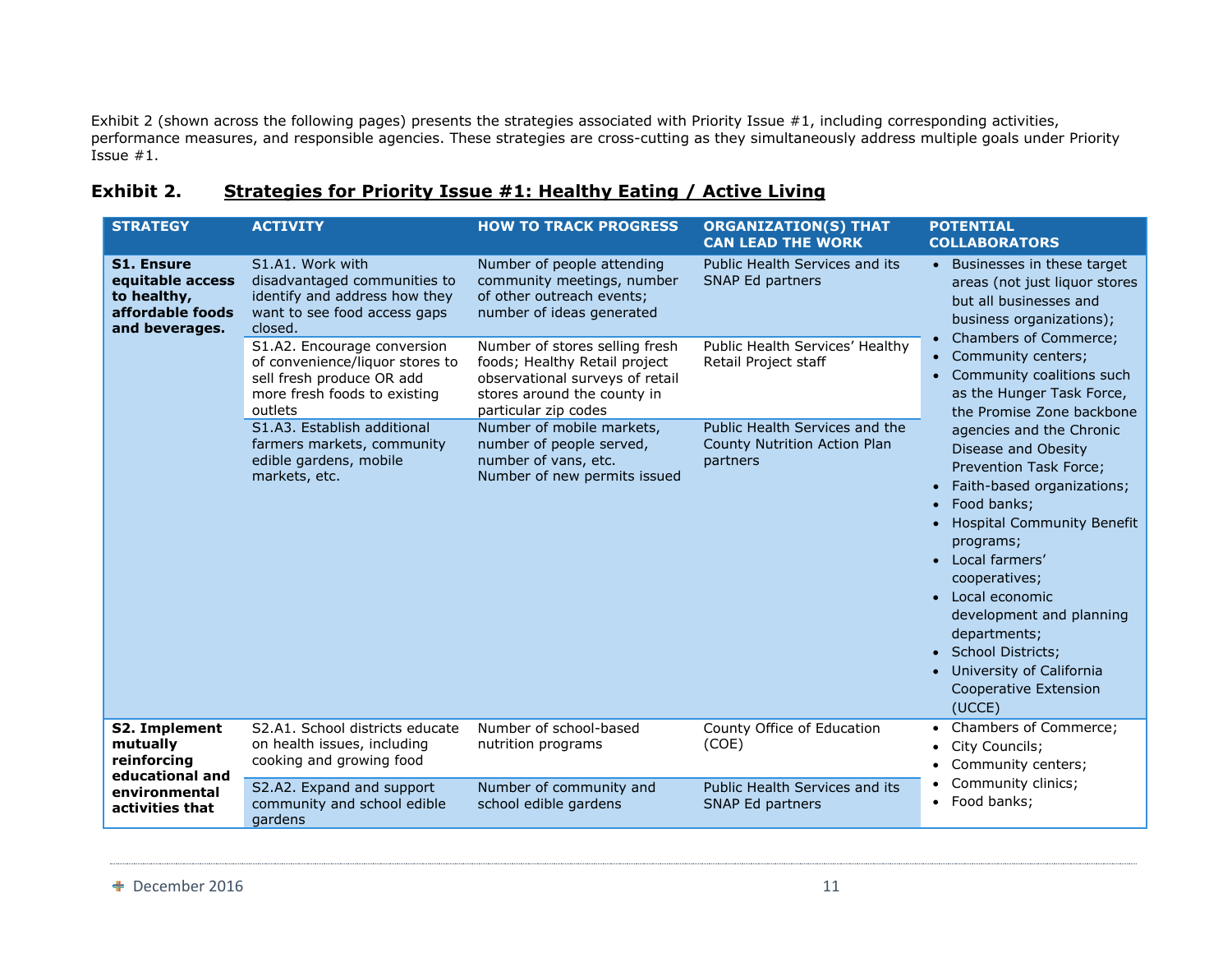| <b>STRATEGY</b>                                                                                      | <b>ACTIVITY</b>                                                                                                                                                                                   | <b>HOW TO TRACK PROGRESS</b>                                                                                       | <b>ORGANIZATION(S) THAT</b><br><b>CAN LEAD THE WORK</b>                                                                                                                                                    | <b>POTENTIAL</b><br><b>COLLABORATORS</b>                                                                                                                                                               |
|------------------------------------------------------------------------------------------------------|---------------------------------------------------------------------------------------------------------------------------------------------------------------------------------------------------|--------------------------------------------------------------------------------------------------------------------|------------------------------------------------------------------------------------------------------------------------------------------------------------------------------------------------------------|--------------------------------------------------------------------------------------------------------------------------------------------------------------------------------------------------------|
| improve<br>nutrition.                                                                                | S2.A3. Expand and support<br>educational programs and<br>policies that provide nutrition<br>education and incentives for<br>adults                                                                | Number of classes, class<br>attendance                                                                             | Public Health Services and its<br>SNAP Ed partners                                                                                                                                                         | • Hospital Community Benefit<br>programs;<br>• Local farmers'<br>cooperatives;<br>• Master gardeners;<br><b>School Districts</b>                                                                       |
| S3. Build a<br>culture that<br>supports<br>healthy eating.                                           | S3.A1. Develop nutrition<br>education for young children<br>S3.A2. Model behavior in city<br>leaders                                                                                              | Number of children served by<br>evidence-based nutrition<br>programs<br>Number of city leaders trained             | <b>Healthier Community Coalition</b><br>(HCC) will initiate and seek<br>community entity to assume<br>leadership role<br>Public Health Services and<br>SNAP Ed partners, Public<br><b>Health Advocates</b> | Family Resource Center;<br>• Funders;<br>• Healthy San Joaquin;<br><b>Hospital Community</b><br>$\bullet$<br>Relations;<br>Marketing consultants;<br>$\bullet$                                         |
|                                                                                                      | S3.A3. Have an effective<br>narrow cast media campaign<br>(healthy eating and physical<br>activity)                                                                                               | Monitoring of campaign<br>activities                                                                               | <b>Public Health Services</b>                                                                                                                                                                              | Local public relations firms;<br>Local media outlets<br>Public Health Advocates;<br>• Reinvent So. Stockton<br>Coalition;<br>• School Districts;<br>• Youth-serving organizations<br>and service clubs |
| S4. Ensure<br>equitable access<br>to healthy<br>community<br>design to<br>encourage<br>opportunities | S4.A1. Incorporate health-<br>related language promoting<br>everyday physical activity<br>(e.g., walkability) in General<br>Plans, Design Standards and<br>Zoning Codes and related<br>ordinances | Specific language regarding<br>Physical Activity adopted in<br>formal planning documents                           | Healthy Neighborhood<br>Collaborative;<br><b>Public Health Services</b>                                                                                                                                    | Aging Network;<br>$\bullet$<br>Community centers;<br>Healthcare providers;<br>Medical Society;<br>$\bullet$<br>Parks and Recreation<br>$\bullet$<br>Departments;<br>School Districts;                  |
| for everyday<br>physical<br>activity.                                                                | S4.A2. Institute Healthy Parks<br>Prescription with providers                                                                                                                                     | Number of providers who<br>adopt Healthy Parks<br>Prescriptions                                                    |                                                                                                                                                                                                            | Urban planners                                                                                                                                                                                         |
|                                                                                                      | S4.A3. Conduct park and<br>playground cleanup events                                                                                                                                              | Number of Events                                                                                                   |                                                                                                                                                                                                            |                                                                                                                                                                                                        |
|                                                                                                      | S4.A4. Promote year-long Safe<br>Routes to Schools activities in<br>schools with 75% of students<br>eligible for the free and<br><b>Reduced Meals Programs</b>                                    | Number of Safe Routes to<br>School ongoing activities<br>instituted (e.g., walking school<br>buses or bike trains) |                                                                                                                                                                                                            |                                                                                                                                                                                                        |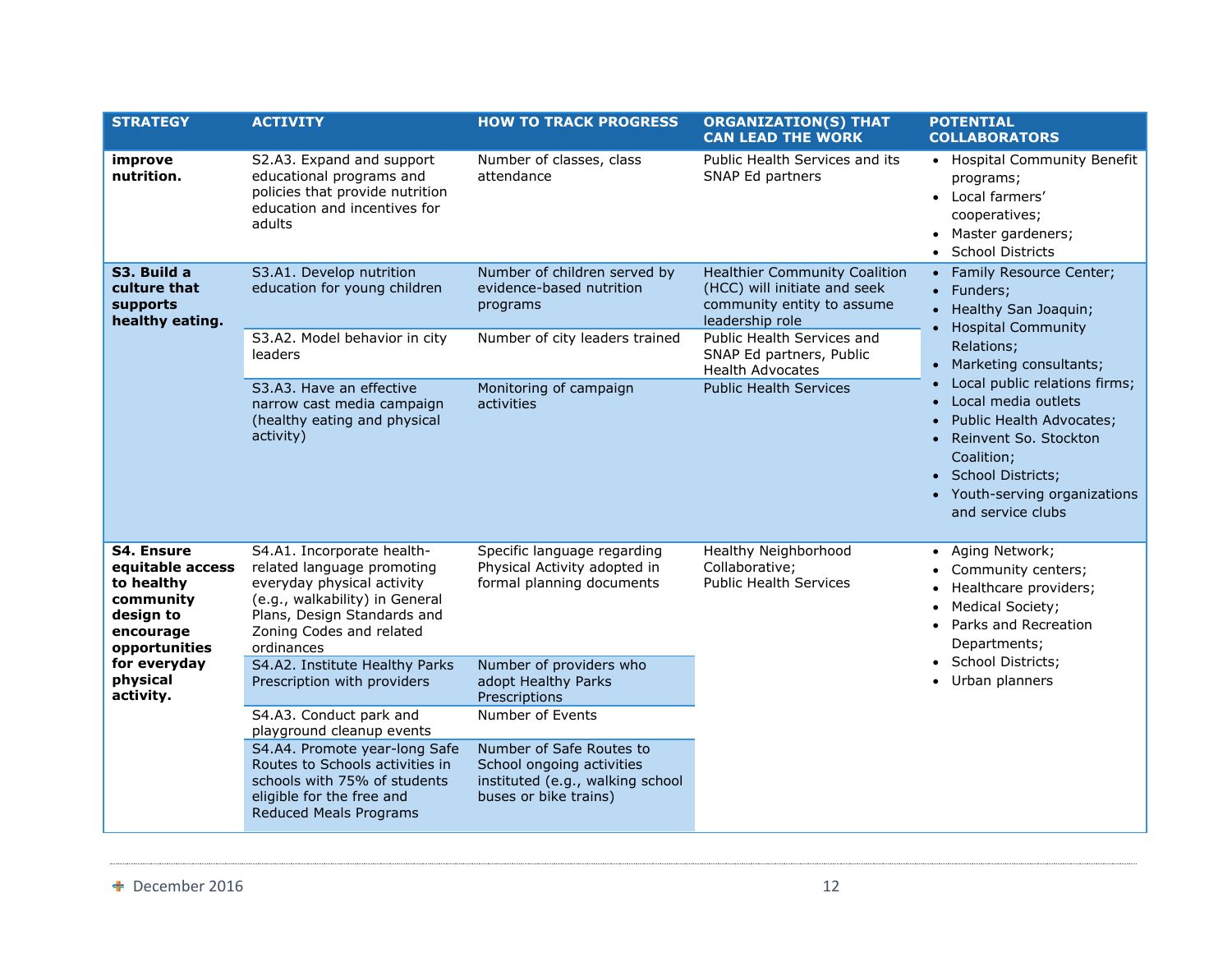| <b>STRATEGY</b>                                                                                                               | <b>ACTIVITY</b>                                                                                                                                                                                                                          | <b>HOW TO TRACK PROGRESS</b>                                    | <b>ORGANIZATION(S) THAT</b><br><b>CAN LEAD THE WORK</b> | <b>POTENTIAL</b><br><b>COLLABORATORS</b>                                                                                                                                                                                                                                                                                                 |
|-------------------------------------------------------------------------------------------------------------------------------|------------------------------------------------------------------------------------------------------------------------------------------------------------------------------------------------------------------------------------------|-----------------------------------------------------------------|---------------------------------------------------------|------------------------------------------------------------------------------------------------------------------------------------------------------------------------------------------------------------------------------------------------------------------------------------------------------------------------------------------|
| <b>S5. Implement</b><br>mutually<br>reinforcing<br>educational and<br>environmental<br>activities that<br>improve<br>physical | S5.A1. Continue to improve<br>park environments; expand<br>Safe Routes to School<br>activities; incorporate Safe<br>Neighborhoods for Seniors;<br>Introduce residents to bike<br>routes and bike trails, promote<br>co-locating services | Monitoring policy change<br>efforts                             | HCC will initiate and seek<br>expert lead               | • Commute Connection<br>programs;<br>• Family Resource and<br>Referral<br>First 5 San Joaquin;<br>Local policy makers;<br>Parks and Recreation                                                                                                                                                                                           |
| activity.                                                                                                                     | S5.A2. Promote joint use<br>agreements among parks/<br>schools/ community centers<br>for access to close by safe<br>places to be physically active                                                                                       | Monitoring policy change<br>efforts                             | HCC will initiate and seek<br>expert lead               | Departments;<br>Public Health Advocates;<br>Public Health Department;<br>Reinvent So. Stockton<br>Coalition;                                                                                                                                                                                                                             |
|                                                                                                                               | S5.A3. Reach out in advance<br>of community meetings to help<br>educate and mobilize<br>communities to demand more<br>opportunities for safe places to<br>be physically active and build<br>relationships with decision-<br>makers       | Number of meetings attended<br>and community members<br>reached | HCC will initiate and seek<br>expert lead               | Residents;<br>School Districts;<br>Youth-serving organizations<br>and service clubs                                                                                                                                                                                                                                                      |
| S6. Build a<br>culture that                                                                                                   | S6.A1. Provide education for<br>youth and families                                                                                                                                                                                       | Number of youth and parents<br>educated                         | HCC will initiate and seek<br>expert lead               | • Aging and Community<br>Services (community                                                                                                                                                                                                                                                                                             |
| <b>supports</b><br>physical<br>activity.                                                                                      | S6.A2. Support activities in<br>senior/community centers                                                                                                                                                                                 | Number of expanded services                                     | HCC will initiate and seek<br>expert lead               | centers);<br>• Community Partnerships                                                                                                                                                                                                                                                                                                    |
|                                                                                                                               | S6.A3. Expand Workplace<br><b>Wellness Programs</b>                                                                                                                                                                                      | Number of sites that institute<br>workplace wellness            | HCC will initiate and seek<br>expert lead               | for Families;<br>Chambers of Commerce;                                                                                                                                                                                                                                                                                                   |
|                                                                                                                               | S6.A4. Have an effective ad<br>campaign (healthy eating and<br>physical activity)                                                                                                                                                        | Monitor campaign activities                                     | <b>Public Health Services</b>                           | Employers;<br>$\bullet$<br>Funders;<br>$\bullet$<br>Healthcare workers;<br>$\bullet$<br>Hospitals;<br>$\bullet$<br>Local public relations firms;<br>$\bullet$<br>Local media outlets;<br>$\bullet$<br>• Marketing consultants;<br>Parks and Rec. Depts.<br>$\bullet$<br>• Schools;<br>• Youth-serving organizations<br>and service clubs |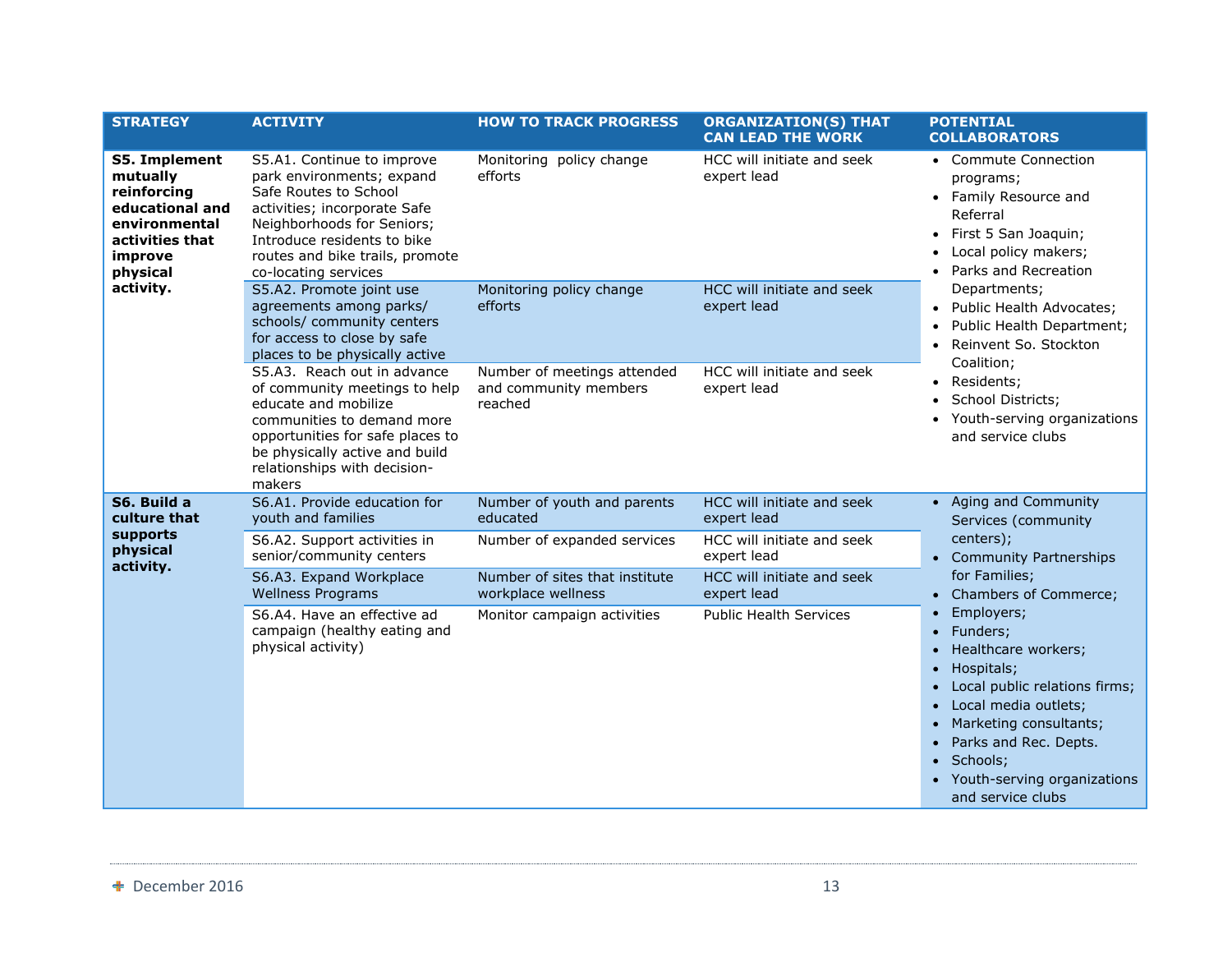# **High-quality Education**



There is an important relationship between education and health. People with limited education tend to have much higher rates of disease and disability, whereas people with more education are likely to live longer, practice healthier behaviors, and experience better health outcomes for themselves and their children.<sup>12</sup> In San Joaquin County, graduation rates are lower than the California state average, as is reading proficiency among third graders. Community members and key stakeholders highlighted education as an important health-related need and suggested strategies such as affordable preschool and culturally responsive education to improve outcomes.

### **Statement of need**

On average, 77 percent of San Joaquin County residents graduate from high school, compared to 81 percent in California.<sup>13</sup> Upon high school graduation, 72 percent of high school graduates enroll in a postsecondary institution within 16 months of graduation, which is similar to the state average.<sup>14</sup> Despite the high graduation rate and postsecondary enrollment, there appears to be a disconnect since only 34 percent of all public school students scored proficient or advanced on the English Language Arts California Standards Test.<sup>15</sup> Moreover, roughly half of fourth graders in San Joaquin County (48 percent) read below the proficient level.<sup>16</sup>

Kindergarten readiness is an essential component of a child's education and being enrolled in an early childhood education program could increase academic performance and preparedness. In San Joaquin County, 39 percent of children age 3-4 are enrolled in Head Start, licensed child care, nurseries, Pre-K, registered child care, and other cares.<sup>17</sup>

#### **Policy Recommendations**

The following recommendations are designed to address our collective community concerns, guide the implementation of the strategies proposed in this CHIP, and promote an integrated legislative approach:

- Equitable access to affordable, high-quality early education;
- Policies and programs that support families in preparing their children for school; and
- Policies and programs that prepare schools to better meet the needs of diverse student bodies.

 $12$  "Exploring the Social Determinants of Health: Education and Health," Robert Wood Johnson Foundation, Accessed October 19, 2015, http://www.rwjf.org/content/dam/farm/reports/issue\_briefs/2011/rwjf70447. <sup>13</sup> California Department of Education, 2013-14

<sup>&</sup>lt;sup>14</sup> California Department of Education, 2009-13

<sup>&</sup>lt;sup>15</sup> California Department of Education, Standardized Testing and Reporting (STAR) Results, 2013.

<sup>&</sup>lt;sup>16</sup> California Department of Education, 2012-13

<sup>&</sup>lt;sup>17</sup> US Census Bureau, American Community Survey, 2014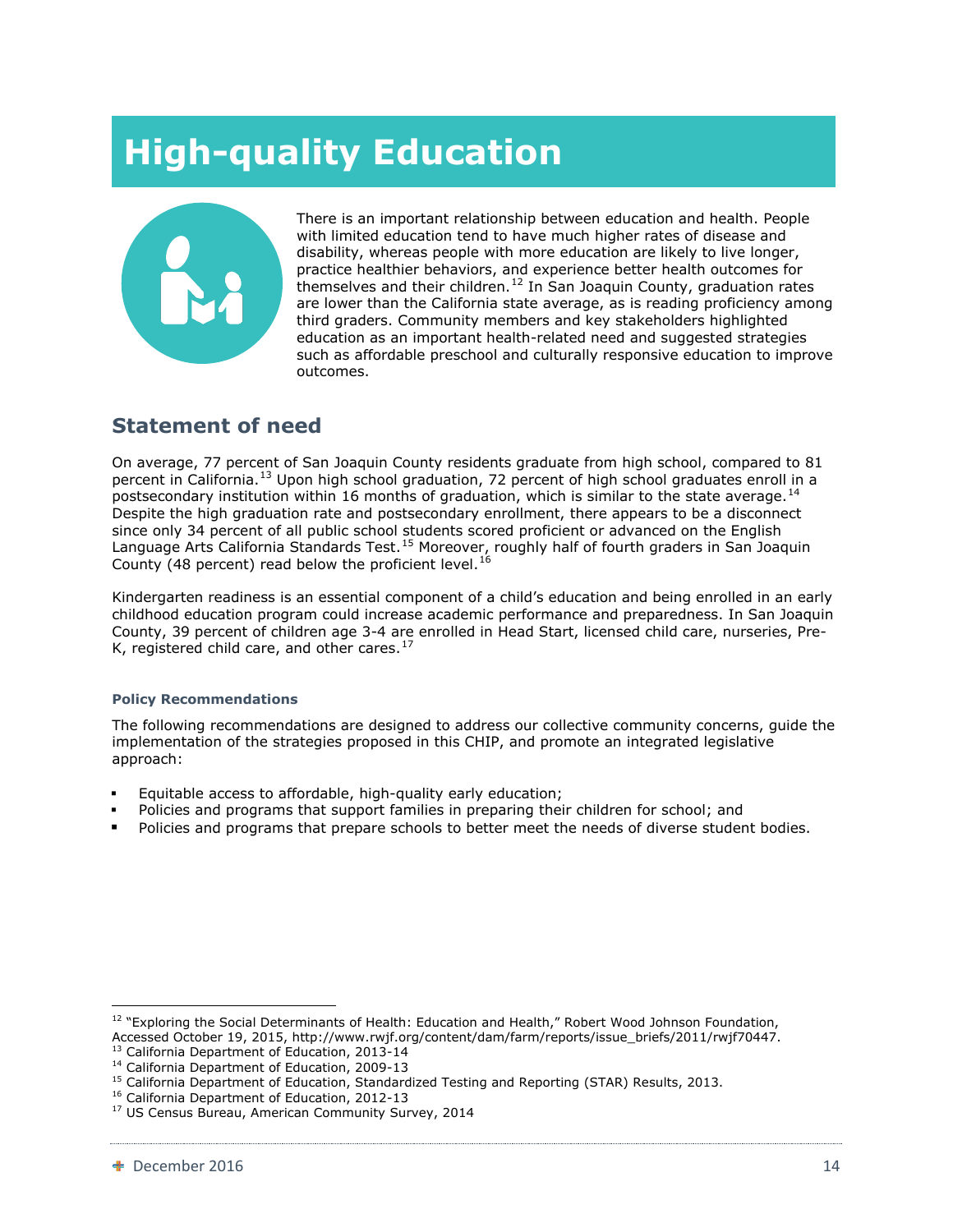Exhibit 3 presents the goals and objectives for Priority Issue #2, including corresponding performance measures, baseline data, and targeted improvements.

Please note that the objectives below serve as guideposts to monitor change over the long term. In many instances, the data sources used to supply baseline data are not updated frequently. As such, these data are not intended to be used to evaluate the success of activities implemented as part of the CHIP but rather as a guide to track changes in population health over time.

### **Exhibit 3. Priority Issue #2: High-quality Education Goals and Objectives**

| <b>GOAL</b>                                           | <b>OBJECTIVE</b>                                                                                                                                                    | <b>PERFORMANCE MEASURE</b>                                                                                                           | <b>BASELINE (SOURCE)</b>                                                                                          | <b>TARGET</b><br>2020 |
|-------------------------------------------------------|---------------------------------------------------------------------------------------------------------------------------------------------------------------------|--------------------------------------------------------------------------------------------------------------------------------------|-------------------------------------------------------------------------------------------------------------------|-----------------------|
| 2-1. Improve<br>third grade<br>reading<br>proficiency | 2-1.1. By 2020, increase the proportion<br>of public school students who score<br>proficient or advanced on the English<br>Language Arts California Standards Test. | % of all public school students<br>who scored proficient or advanced<br>on the English Language Arts<br>California Standards Test    | 34.0%<br>(California Dept. of<br>Education, Standardized<br><b>Testing and Reporting</b><br>(STAR) Results, 2013) | 45%                   |
| 2-2. Improve<br>Kindergarten<br>readiness             | 2-2.1. By 2020, increase the proportion<br>of children age 4-5 who are<br>Kindergarten-ready.                                                                       | % of children age 4-5 who are<br>Kindergarten-ready                                                                                  | $TRD^{18}$                                                                                                        | TBD                   |
|                                                       | 2-2.2. By 2020, increase the proportion<br>of children age 3-4 enrolled in quality<br>early childhood education.                                                    | % of children age 3-4 enrolled in<br>Head Start, licensed child care,<br>nurseries, Pre-K, registered child<br>care, and other cares | 38.6%<br>(US Census Bureau,<br>American Community<br>Survey, 2014)                                                | 48%                   |
| 2-3. Increase<br>high school<br>graduation rate       | 2-3.1. By 2020, increase proportion of<br>adults with a high school diploma or<br>equivalent.                                                                       | Percent of population age 25+<br>with high school diploma                                                                            | 77.3%<br>(US Census Bureau,<br>American Community<br>Survey, 2009-13)                                             | 85%                   |
|                                                       | 2-3.2. By 2020, increase proportion of<br>students who graduate high school<br>within 4 years.                                                                      | Percent of students who graduate<br>high school in 4 years                                                                           | 80.3%<br>(California Department of<br>Education, 2013-14)                                                         | 85%                   |

 $^{18}$  Kindergarten Student Entry Profile is a potential source.

 $\textcolor{red}{\bigstar}$  December 2016 15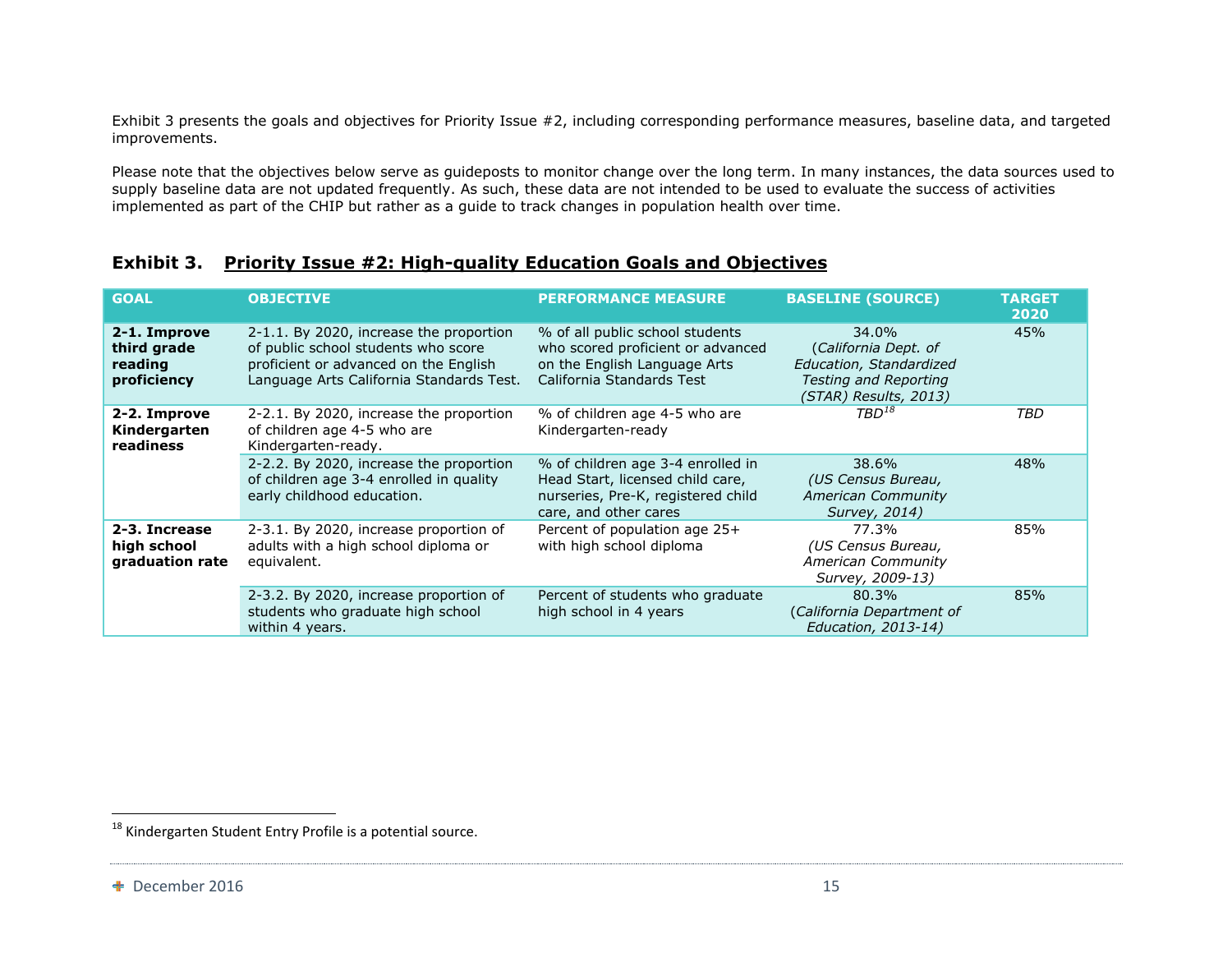Exhibit 4 (shown across the following pages) presents the strategies associated with Priority Issue #2, including corresponding activities, performance measures, and responsible agencies. These strategies are cross-cutting as they simultaneously address multiple goals under Priority Issue #2.

### **Exhibit 4. Strategies for Priority Issue #2: High-quality Education**

| <b>STRATEGY</b>                                                                   | <b>ACTIVITY</b>                                                                                                                     | <b>HOW TO TRACK PROGRESS</b>                                                                             | <b>ORGANIZATION(S) THAT</b><br><b>CAN LEAD THE WORK</b> | <b>POTENTIAL</b><br><b>COLLABORATORS</b>                                                                                                               |
|-----------------------------------------------------------------------------------|-------------------------------------------------------------------------------------------------------------------------------------|----------------------------------------------------------------------------------------------------------|---------------------------------------------------------|--------------------------------------------------------------------------------------------------------------------------------------------------------|
| <b>S7. Promote</b><br>evidence based<br>language and<br>literature<br>instruction | S7.A1. Increase the number of<br>safe and accessible locations<br>that provide programs<br>throughout the year (not just<br>summer) | Children served; Number of<br>evidence-based programs that<br>provide instruction throughout<br>the year | HCC will initiate and seek<br>expert lead               | • First 5 funded programs;<br>Family Resource and<br>$\bullet$<br>Referrals;<br>Give Every Child a Chance;<br>$\bullet$<br>Libraries;                  |
| throughout the<br>year.                                                           | S7.A2. Expand and enhance<br>tutoring and after school<br>programs                                                                  | Number of after school<br>programs                                                                       | HCC will initiate and seek<br>expert lead               | Local Child Care Planning<br>Council;<br>Parks and Recreation<br>$\bullet$                                                                             |
|                                                                                   | S7.A3. Expand summer bridge<br>programs (take inventory of<br>existing programs)                                                    | Inventory completed and<br>tracking of number of<br>expanded programs                                    | First 5 San Joaquin                                     | Departments;<br>University of the Pacific<br>$\bullet$<br>Beyond our Gates;<br>• Youth-serving organizations<br>and service clubs                      |
| S8. Promote<br>universal                                                          | S8.A1. Identify/research<br>potential tools                                                                                         | Monitor research efforts                                                                                 | County Office of Education<br>(COE)                     | First 5 San Joaquin;<br>$\bullet$<br><b>School Districts</b>                                                                                           |
| screening by<br>age six for                                                       | S8.A2. Promote use of tools                                                                                                         | Monitor screening activities<br>and tools used                                                           | <b>COE</b>                                              |                                                                                                                                                        |
| school<br>readiness.                                                              | S8.A3. Use Kindergarten<br>registration as an opportunity<br>to do universal screening                                              | Track efforts to conduct<br>screening at Kindergarten<br>registration                                    | HCC will initiate and seek<br>expert lead               |                                                                                                                                                        |
|                                                                                   | S8.A4. Train the trainer to<br>increase capacity of schools to<br>conduct screening                                                 | Training activities                                                                                      | HCC will initiate and seek<br>expert lead               |                                                                                                                                                        |
| S9. Increase<br>opportunities                                                     | S9.A1. Outreach to new<br>parents at the hospital                                                                                   | Outreach activities                                                                                      | HCC will initiate and seek<br>expert lead               | <b>Books for Babes</b><br>$\bullet$<br>County Office of Education;                                                                                     |
| for early<br>learning.                                                            | S9.A2. Use technology                                                                                                               | Monitory technology efforts                                                                              | HCC will initiate and seek<br>expert lead               | Early Head Start Programs;<br>First 5 San Joaquin;<br>$\bullet$<br>Preschool and Migrant<br>$\bullet$<br>preschool programs<br>(including expansion of |

 $\textcolor{red}{\bigstar}$  December 2016 16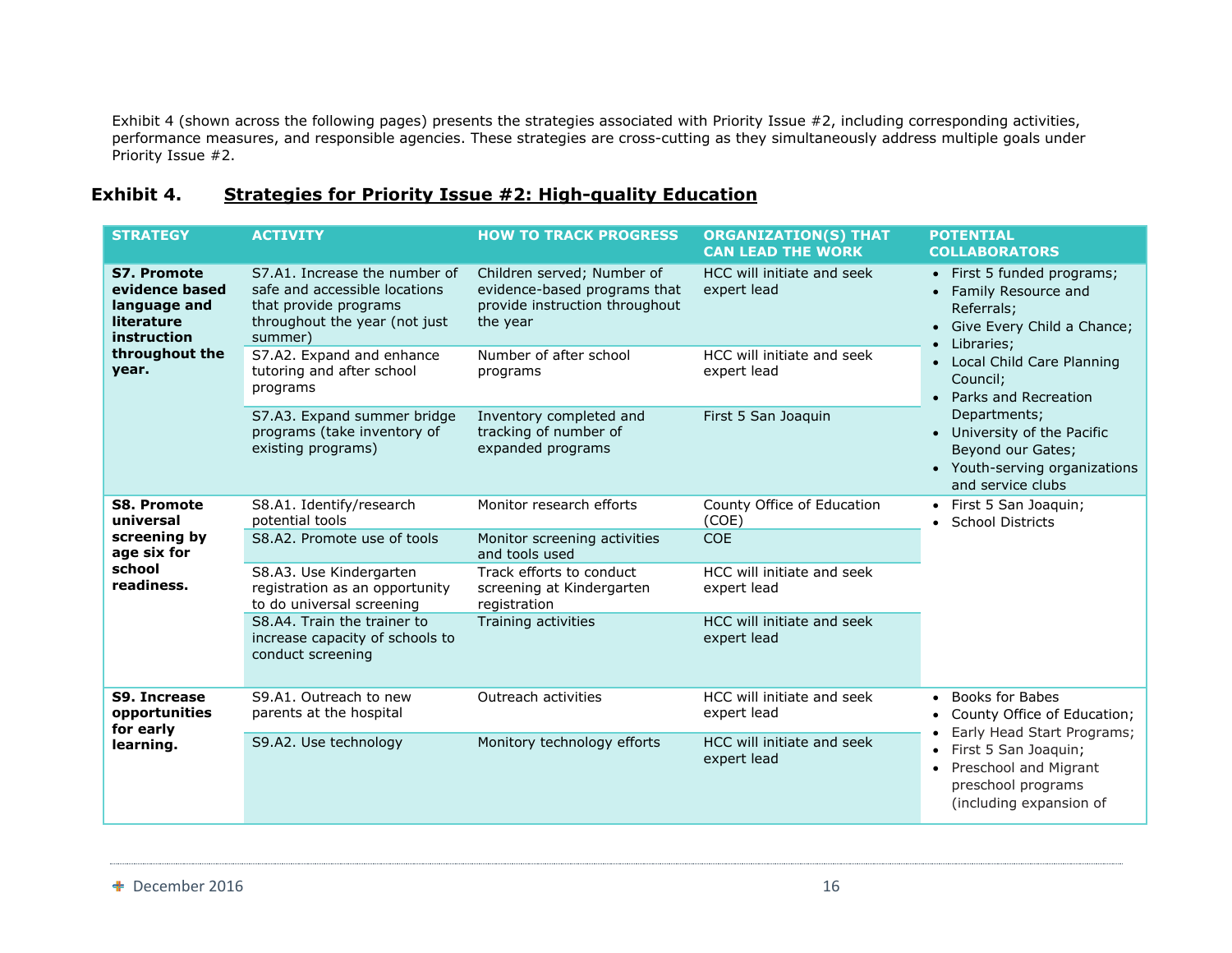| <b>STRATEGY</b>                                                                       | <b>ACTIVITY</b>                                                                                                                | <b>HOW TO TRACK PROGRESS</b>         | <b>ORGANIZATION(S) THAT</b><br><b>CAN LEAD THE WORK</b> | <b>POTENTIAL</b><br><b>COLLABORATORS</b>                                                                                                                                                                     |
|---------------------------------------------------------------------------------------|--------------------------------------------------------------------------------------------------------------------------------|--------------------------------------|---------------------------------------------------------|--------------------------------------------------------------------------------------------------------------------------------------------------------------------------------------------------------------|
|                                                                                       | S9.A3. Expand evidence-based<br>literacy activities                                                                            | Number of evidence-based<br>programs | Beyond Our Gates (University<br>of Pacific - UOP)       | programs with new sites at<br>St. Georges and Casa de<br>Esperanza;<br>• University of the Pacific<br>Beyond Our Gates                                                                                       |
| <b>S10. Promote</b><br>successful<br>transition to<br>school among                    | S10.A1. Provide education for<br>parents about importance of<br>Kindergarten and how to<br>prepare                             | Number of parents educated           | HCC will initiate and seek<br>expert lead               | • Child Abuse Prevention<br>Council;<br>• Child Care Programs;<br>Community Partnership for                                                                                                                  |
| all children.                                                                         | S10.A2. Expand Parent Cafés                                                                                                    | Number of new Parent Cafés           | HCC will initiate and seek<br>expert lead               | Families;<br>County Office of Education;                                                                                                                                                                     |
|                                                                                       | S10.A3. Expand home<br>visitation programs that focus<br>on child development                                                  | Number of families served            | HCC will initiate and seek<br>expert lead               | Family Resource & Referral;<br>First 5 San Joaquin;<br>Head Start;<br>$\bullet$<br>Help Me Grow Program;<br><b>Public Health Services;</b><br>$\bullet$<br>• School Readiness Programs<br>(School Districts) |
| S11. Improve<br>student<br>participation in<br>academic and<br>behavioral<br>support. | S11.A1. Work with Community<br>Based Organizations to do<br>more outreach to parents<br>regarding special needs<br>laws/rights | Outreach activities conducted        | HCC will initiate and seek<br>expert lead               | Behavioral Health Services;<br>• Community Medical<br>Centers;<br>• Delta Health Care;<br>Everyday Counts! Program                                                                                           |
|                                                                                       | S11.A2. Provide more school-<br>based support services (at<br>clinics, school resource offices,<br>$etc.$ )                    | Number of school-based<br>programs   | HCC will initiate and seek<br>expert lead               | (UOP and partners);<br>Mentoring Program for<br>youth 7-19 at St. George &                                                                                                                                   |
|                                                                                       | S11.A3. Enhance and expand<br>behavioral health service for<br>junior high and high school<br>students                         | Number of students served            | HCC will initiate and seek<br>expert lead               | St. Gertrude's Parish<br>(Catholic Charities);<br>Point Break (Adolescent<br>Resources/Youth for                                                                                                             |
|                                                                                       | <b>S11.A4. Take</b><br>inventory/assessment of after<br>school programs; target at risk                                        | Inventory activities                 | HCC will initiate and seek<br>expert lead               | Christ);<br>Role Model<br>Coaches/Mentoring<br>Program (Office of Violence<br>Prevention);<br><b>Student Support Services</b><br>(Stockton Unified)                                                          |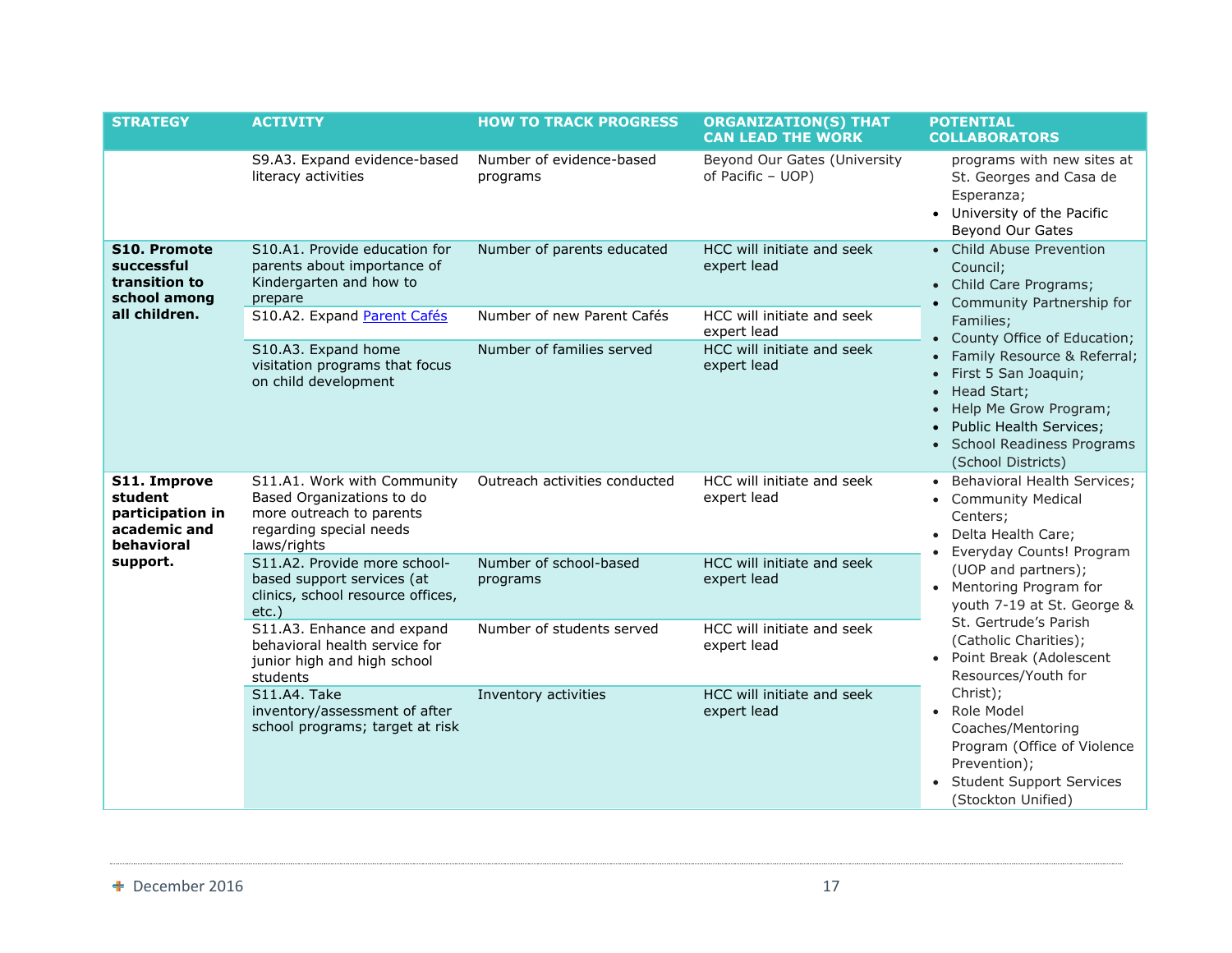# **Community Safety and Social Supports**



Community safety and social support encompasses multiple factors such as injury, access to affordable, safe housing, and mental health services for vulnerable populations. Injury is a broad topic that includes both unintentional injuries (e.g., that result from car crashes, poisoning, or drowning) and intentional violent injuries (e.g., assaults, suicides and homicides). Access to stable, affordable housing is a foundation for good health. A family that spends more than 30 percent of their household income on housing is considered "cost-burdened" and may have difficulty affording food, clothing, transportation, and medical care.<sup>19</sup> Substandard

housing and homelessness can exacerbate health concerns, ranging from physical and mental health to substance abuse. Poor housing also makes it difficult to maintain education and employment, which are associated with being healthy. In addition to severe mental health disorders, mental health includes emotional, behavioral, and social well-being. Poor mental health—including the presence of chronic toxic stress or psychological conditions such as anxiety, depression or Post-Traumatic Stress Disorder (PTSD)—has profound consequences on health behavior choices and physical health.<sup>20,21</sup>

### **Statement of need**

San Joaquin County's injury rates remain substantially higher than the California averages. Among unintentional injuries, the leading causes of death in San Joaquin County are poisoning, motor vehicle crashes, falls, and drowning/submersion. Among intentional injuries, core concerns are often associated with family and community violence. In San Joaquin County, the homicide rate (12.2 per 100,000) is much higher than California as a whole (5.2 per 100,000), particularly among men of color.<sup>22</sup>

Access to safe and affordable housing is also an important health concern in San Joaquin County. During the foreclosure crisis, limited subsidized housing, rising rents, absentee landlords, and deteriorating housing stock were all significant contributing factors to the lack of safe and affordable housing. Moreover, a recent point-in-time count found that at least 2,641 individuals in the county are homeless.<sup>23</sup> Current data indicate that 58 percent of renters in San Joaquin County spend 30 percent or more of their household income on rent.<sup>24</sup> This financial burden could deprive renters from meeting their other basic needs.

Mental health was a key concern among surveyed community members in San Joaquin County. Twenty-nine percent of adults reported not having adequate social or emotional support.<sup>25</sup> The

 $\overline{\phantom{a}}$ <sup>19</sup> US Department of Housing and Urban Development, accessed via

http://portal.hud.gov/hudportal/HUD?src=/program\_offices/comm\_planning/affordablehousing/.

<sup>&</sup>lt;sup>20</sup> Chapman DP, Perry GS, Strine TW. The vital link between chronic disease and depressive disorders. Prev Chronic Dis 2005; 2(1):A14.

<sup>&</sup>lt;sup>21</sup> Felitti VJ, Anda RF, Nordenberg D, Williamson DF, Spitz AM, Edwards V, Koss MP, Marks JS. Relationship of childhood abuse and household dysfunction to many of the leading causes of death in adults: the adverse childhood experiences (ACE) Study, American Journal of Preventive Medicine 1998; 14:245–258.

<sup>&</sup>lt;sup>22</sup> California, Department of Public Health, 2013 Death Records. Population denominator from State of California, Department of Finance, Race/Ethnic Population with Age and Sen/A Detail, 2010-2060. Sacramento, CA, December 2014.

<sup>23</sup> "San Joaquin County Point-In-Time Homeless Count," Head Start Report: Assessing the Needs of Children & Families in San Joaquin County 2014. San Joaquin County Community Development Department, 2011. <sup>24</sup> US Census Bureau, American Community Survey, 2009-13

<sup>25</sup> BRFSS, 2006-12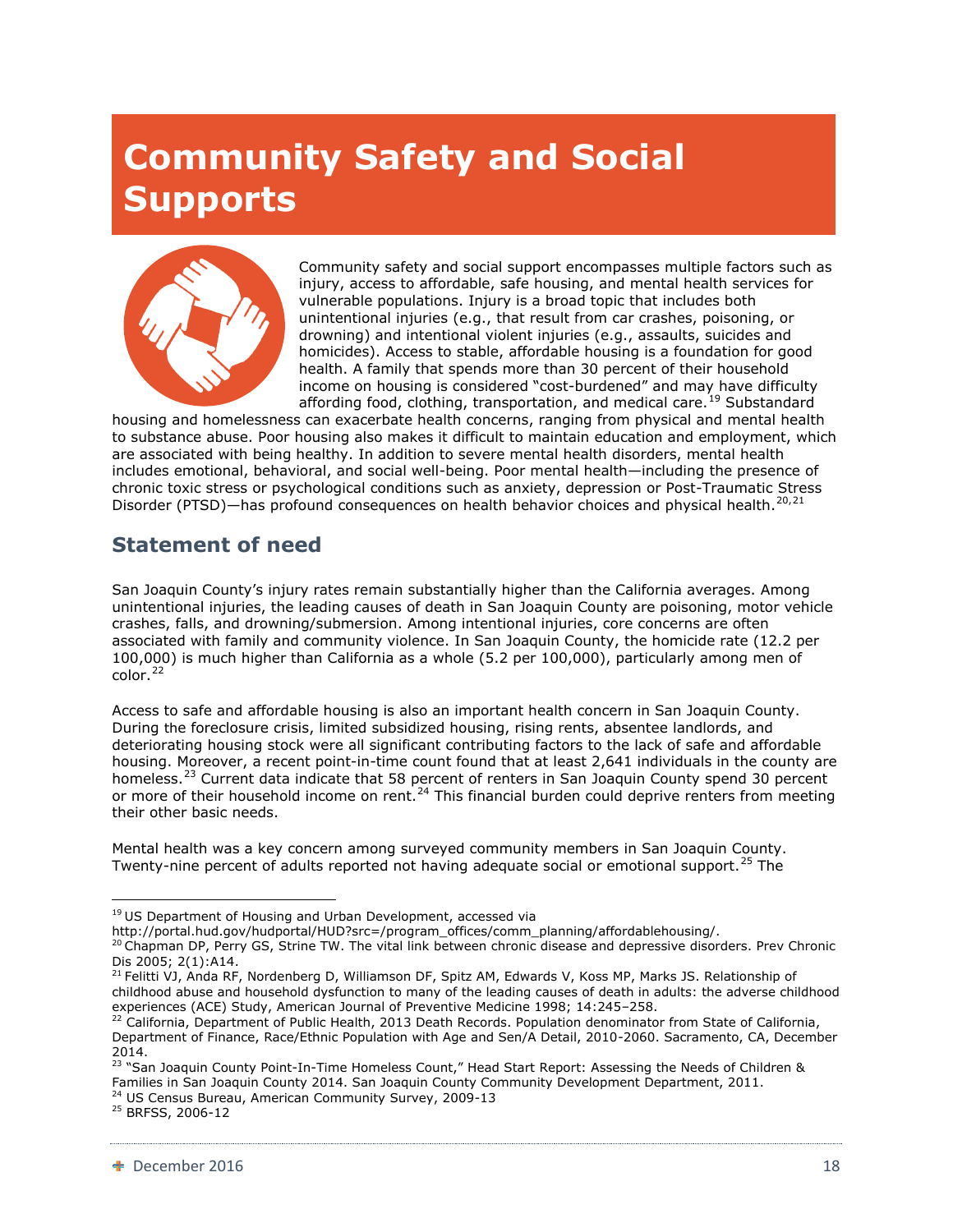connection between social support and physical and psychological health have been welldocumented.<sup>26</sup>

In particular, the homeless population, foster youth, and lesbian, gay, bisexual, transgender and queer and/or questioning (LGBTQ) youth were noted as particularly high risk populations for behavioral health concerns. Despite these concerns, the rate of adults who need access to behavioral health providers in San Joaquin County is 90 per 100,000, which is substantially below the California average.

#### **Policy Recommendations**

The following recommendations are designed to address our collective community concerns, guide the implementation of the strategies proposed in this CHIP, and promote an integrated legislative approach:

- Equitable access to affordable housing;
- High-quality, affordable, and accessible behavioral healthcare services for all;
- Co-location of behavioral health services with other services; and
- Efforts that educate and train behavioral health professionals.

<sup>&</sup>lt;sup>26</sup> Ozbay, F., Johnson, D. C., Dimoulas, E., Morgan, C. A., Charney, D., & Southwick, S. (2007). Social Support and Resilience to Stress: From Neurobiology to Clinical Practice. *Psychiatry (Edgmont)*, *4*(5), 35–40.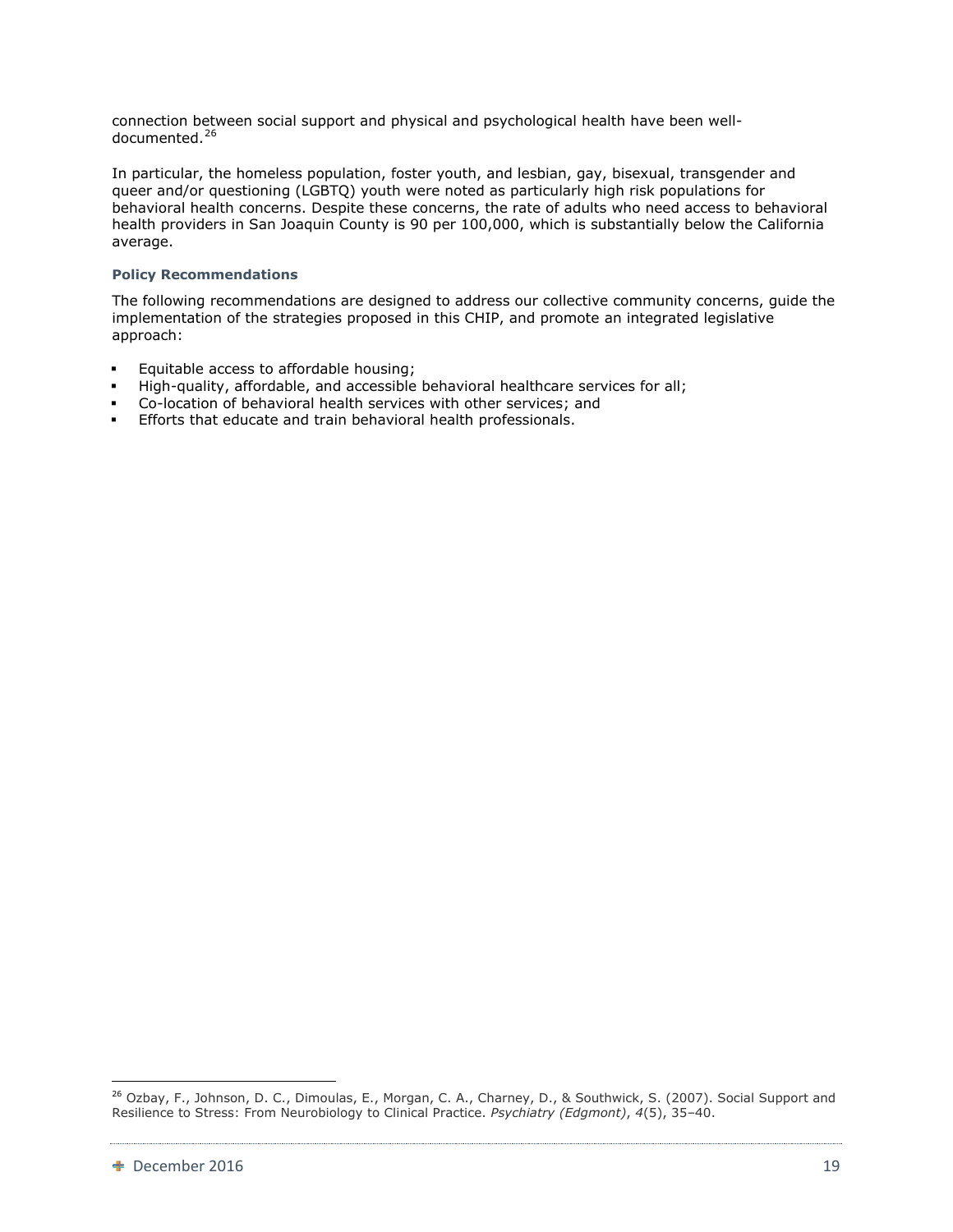Exhibit 5 presents the goals and objectives for Priority Issue #3, including corresponding performance measures, baseline data, and targeted improvements.

Please note that the objectives below serve as guideposts to monitor change over the long term. In many instances, the data sources used to supply baseline data are not updated frequently. As such, these data are not intended to be used to evaluate the success of activities implemented as part of the CHIP but rather as a guide to track changes in population health over time.

### **Exhibit 5. Priority Issue #3: Community Safety and Social Supports Goals and Objectives**

| <b>GOAL</b>                                                                                                                                  | <b>OBJECTIVE</b>                                                                                                                                                | <b>PERFORMANCE MEASURE</b>                                                                                                                     | <b>BASELINE (SOURCE)</b>                                                                                                                                                     | <b>TARGET</b><br>2020 |
|----------------------------------------------------------------------------------------------------------------------------------------------|-----------------------------------------------------------------------------------------------------------------------------------------------------------------|------------------------------------------------------------------------------------------------------------------------------------------------|------------------------------------------------------------------------------------------------------------------------------------------------------------------------------|-----------------------|
| 3-1. Reduce rate of<br>intentional violence<br>to promote a safe<br>environment                                                              | 3-1.1. By 2020, reduce the age-<br>adjusted homicide rate per 100,000<br>population.                                                                            | Age-adjusted homicide rate per<br>100,000 population                                                                                           | 12.2 per 100,000<br>(among African<br>Americans, rate is 35.8<br>per 100,000)<br>(California Department<br>of Public Health, CDPH -<br>Death Public Use Data<br>$2010 - 12)$ | 5.2 per 100,000       |
| 3-2. Increase<br>availability of<br>affordable, safe,<br>quality housing                                                                     | 3-2.1. By 2020, reduce the<br>proportion of renters spending 30%<br>or more of household income on<br>rent.                                                     | Percent of renters spending 30%<br>or more of household income on<br>rent                                                                      | 58.3%<br>(US Census Bureau,<br>American Community<br>Survey, 2009-13)                                                                                                        | 55%                   |
|                                                                                                                                              | 3-2.2. By 2020, reduce the<br>proportion of occupied housing<br>units with one or more substandard<br>conditions.                                               | Percent of occupied housing<br>units with one or more<br>substandard Conditions                                                                | 47.5%<br>(US Census Bureau,<br><b>American Community</b><br>Survey, 2009-13)                                                                                                 | 45%                   |
| 3-3. Increase access<br>to culturally and<br>linguistically<br>appropriate<br>behavioral health<br>services for<br>vulnerable<br>populations | 3-3.1. Increase the number of<br>mental health and substance abuse<br>services co-located at community<br>sites or are located in non-<br>traditional settings. | Number of mental health care<br>providers and substance abuse<br>services that are co-located or<br>are located in non-traditional<br>settings | TBD                                                                                                                                                                          | TBD                   |

 $\textcolor{red}{\bigstar}$  December 2016 20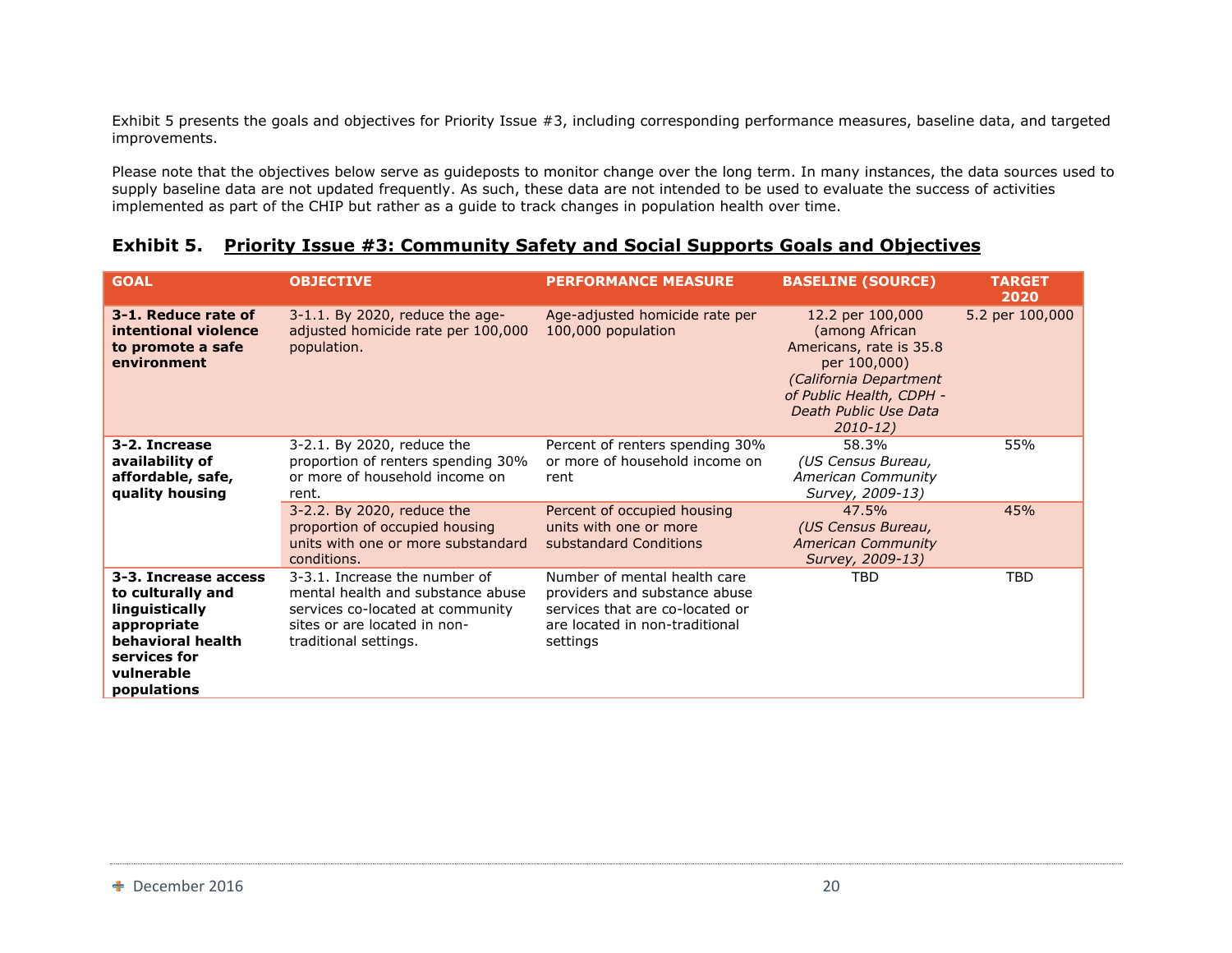Exhibit 6 (shown across the following pages) presents the strategies associated with Priority Issue #3, including corresponding activities, performance measures, and responsible agencies. These strategies are cross-cutting as they simultaneously address multiple goals under Priority Issue #3. Strategies addressing the prevention of unintentional injuries are integrated Under Goal 1, Strategies 4-5 (Safe Places). *Please note:* The strategies and activities listed in Exhibit 6 are those that the Steering Committee felt were best suited to initiate progress toward Community Safety and Social Supports goals at this point in time. Additional strategies and activities that can be implemented later to fully address the goals are provided in Appendix B.

### **Exhibit 6. Strategies for Priority Issue #3: Community Safety and Social Supports**

| <b>STRATEGY</b>                                                                                                     | <b>ACTIVITY</b>                                                                         | <b>HOW TO TRACK PROGRESS</b>                    | <b>ORGANIZATION(S) THAT</b><br><b>CAN LEAD THE WORK</b>                                                                                    | <b>POTENTIAL</b><br><b>COLLABORATORS</b>                                                                                                                                                                                                       |  |  |  |
|---------------------------------------------------------------------------------------------------------------------|-----------------------------------------------------------------------------------------|-------------------------------------------------|--------------------------------------------------------------------------------------------------------------------------------------------|------------------------------------------------------------------------------------------------------------------------------------------------------------------------------------------------------------------------------------------------|--|--|--|
| <b>S12. Strengthen</b><br>community<br>engagement in<br>violence<br>prevention.                                     | S12.A1. Expand neighborhood<br>watch groups                                             | Number of new groups                            | HCC will initiate and seek<br>expert lead<br>$\bullet$<br>$\bullet$<br>$\bullet$<br>$\bullet$<br>HCC will initiate and seek<br>expert lead | • Child-care centers<br>Local businesses;<br>Neighborhood Watch                                                                                                                                                                                |  |  |  |
|                                                                                                                     | S12.A2. Support evidence-<br>based gang prevention<br>programs                          | Number of people in evidence-<br>based programs |                                                                                                                                            | Groups;<br><b>Operation Ceasefire (Office</b><br>of Violence Prevention/                                                                                                                                                                       |  |  |  |
|                                                                                                                     | S12.A3. Develop community<br>outreach workers who are<br>liaised with police            | Number of community<br>outreach workers         |                                                                                                                                            | <b>Stockton Police Department</b><br>and California Partnership<br>for Safe Families);<br><b>Police Chief's Community</b><br>Advisory Board, known as<br>the CAB (Stockton Police<br>Department & Community<br>Leaders);<br>• School Districts |  |  |  |
| S13. Increase<br>availability of<br>education, job<br>training, and<br>enrichment<br>programs for<br>the community. | S13.A1. Increase adult<br>educational opportunities                                     | Number of adults in education<br>programs       |                                                                                                                                            | <b>Business Council;</b><br><b>Educational Advocates;</b><br><b>Employment and Economic</b><br>Development Department<br>South Stockton Schools<br>Initiative:<br><b>Student Support Services</b>                                              |  |  |  |
|                                                                                                                     | S13.A2. Increase tutoring and<br>after-school programs and link<br>with social services | Number of tutoring programs                     |                                                                                                                                            |                                                                                                                                                                                                                                                |  |  |  |
|                                                                                                                     | S13.A3. Increase vocational<br>training for at-risk populations                         | Number of training programs                     |                                                                                                                                            | (School Districts)                                                                                                                                                                                                                             |  |  |  |
|                                                                                                                     |                                                                                         |                                                 |                                                                                                                                            |                                                                                                                                                                                                                                                |  |  |  |

 $\textcolor{red}{\bigstar}$  December 2016 21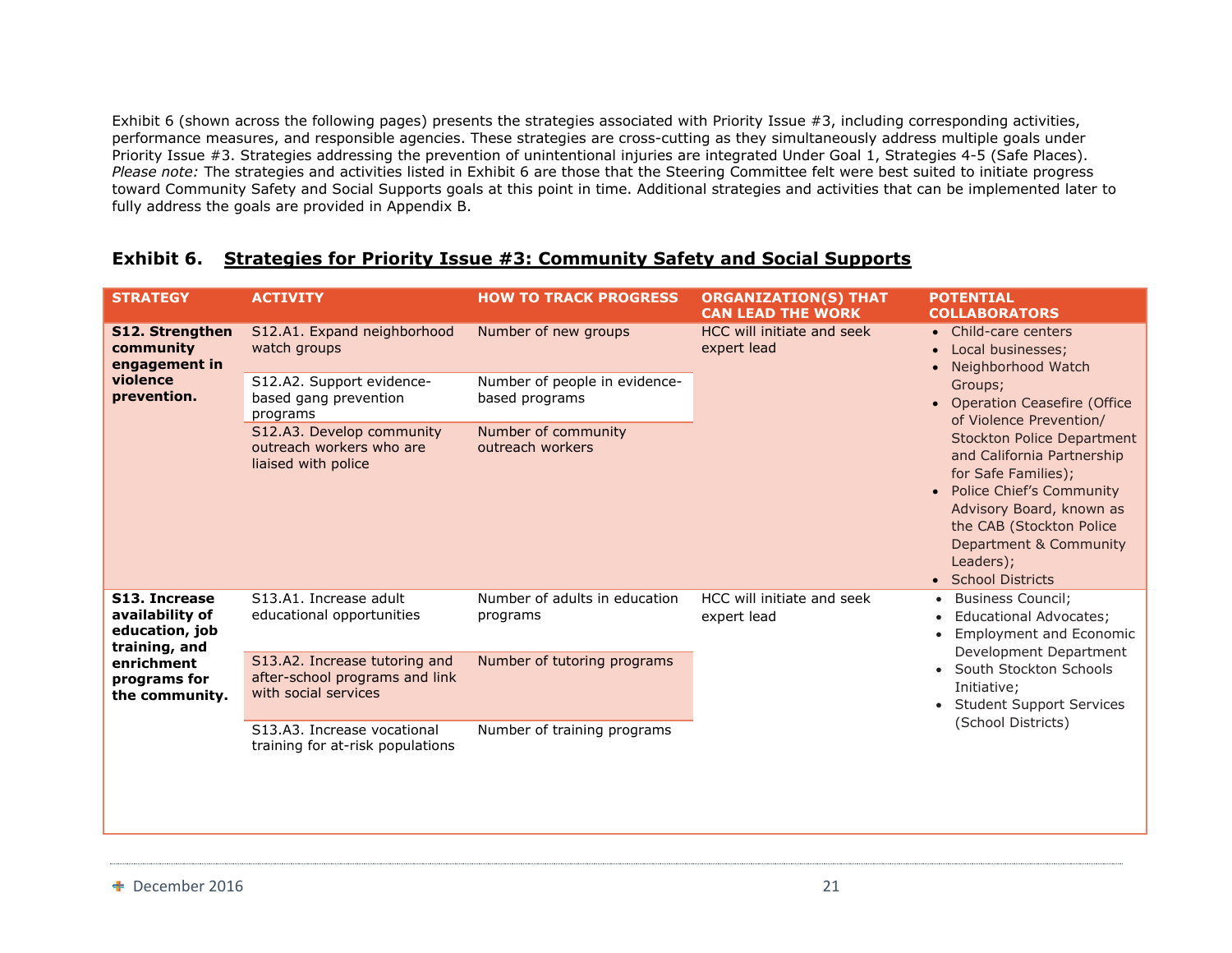| <b>STRATEGY</b>                                                                                                                                                     | <b>ACTIVITY</b>                                                                                                                                                                                                                                                | <b>HOW TO TRACK PROGRESS</b>                               | <b>ORGANIZATION(S) THAT</b><br><b>CAN LEAD THE WORK</b>          | <b>POTENTIAL</b><br><b>COLLABORATORS</b>                                                                                            |
|---------------------------------------------------------------------------------------------------------------------------------------------------------------------|----------------------------------------------------------------------------------------------------------------------------------------------------------------------------------------------------------------------------------------------------------------|------------------------------------------------------------|------------------------------------------------------------------|-------------------------------------------------------------------------------------------------------------------------------------|
| <b>S14. Promote</b><br>integration of<br>data on<br>community<br>violence<br>between the<br>public health<br>department,<br>police<br>department,<br>and hospitals. | S14.A1. Identify data available<br>around violence and share<br>between disciplines; include<br>associated unintentional data<br>as well (e.g., opioid<br>poisonings)                                                                                          | Monitor data activities                                    | Public Health Services,<br>Behavioral Health Services,<br>Police | • Health Care Providers (SJC<br><b>Medical Society)</b><br>• Hospitals;<br>Law Enforcement;<br>$\bullet$<br><b>School Districts</b> |
| S15. Create<br>additional low-<br>cost<br>(unsubsidized)<br>housing<br>options.                                                                                     | S15.A1. Augment the existing<br>board and care facilities with<br>additional supportive housing<br>opportunities and publish and<br>disseminate information<br>S15.A2. Partner with Homeless<br>Task Force in policy efforts to<br>increase affordable housing | Track policy change efforts<br>Monitor partnership efforts | HCC will initiate and seek<br>expert lead                        | • County Homeless Taskforce;<br>• Visionary Homebuilder<br>(VHB)                                                                    |
|                                                                                                                                                                     | S15.A3. Develop a shared<br>housing database                                                                                                                                                                                                                   | Monitor database development                               |                                                                  |                                                                                                                                     |
| <b>S16. Improve</b><br>the quality of<br>housing.                                                                                                                   | S16.A1. Support the creation<br>of committees (including<br>residents) in each city to<br>gather data and identify poor<br>quality housing and create an<br>action plan                                                                                        | <b>Track activities</b>                                    | HCC will initiate and seek<br>expert lead                        | • Healthy Neighborhoods<br>Collaborative;<br>• Housing Developers                                                                   |
|                                                                                                                                                                     | S16.A2. Raise awareness of<br>correlation between poor<br>quality housing and health and<br>well-being (gathering data, PR,<br>tenant rights)                                                                                                                  | Track advocacy activities                                  |                                                                  |                                                                                                                                     |
| S17. Increase<br>subsidized<br>housing through<br>maximizing use<br>of state and<br>federal funding.                                                                | S17.A1. Identify local funding<br>source for subsidized housing<br>to leverage and augment state<br>and federal funding                                                                                                                                        | Track policy change efforts                                | HCC will initiate and seek<br>expert lead                        | <b>HCC will seek collaborators</b>                                                                                                  |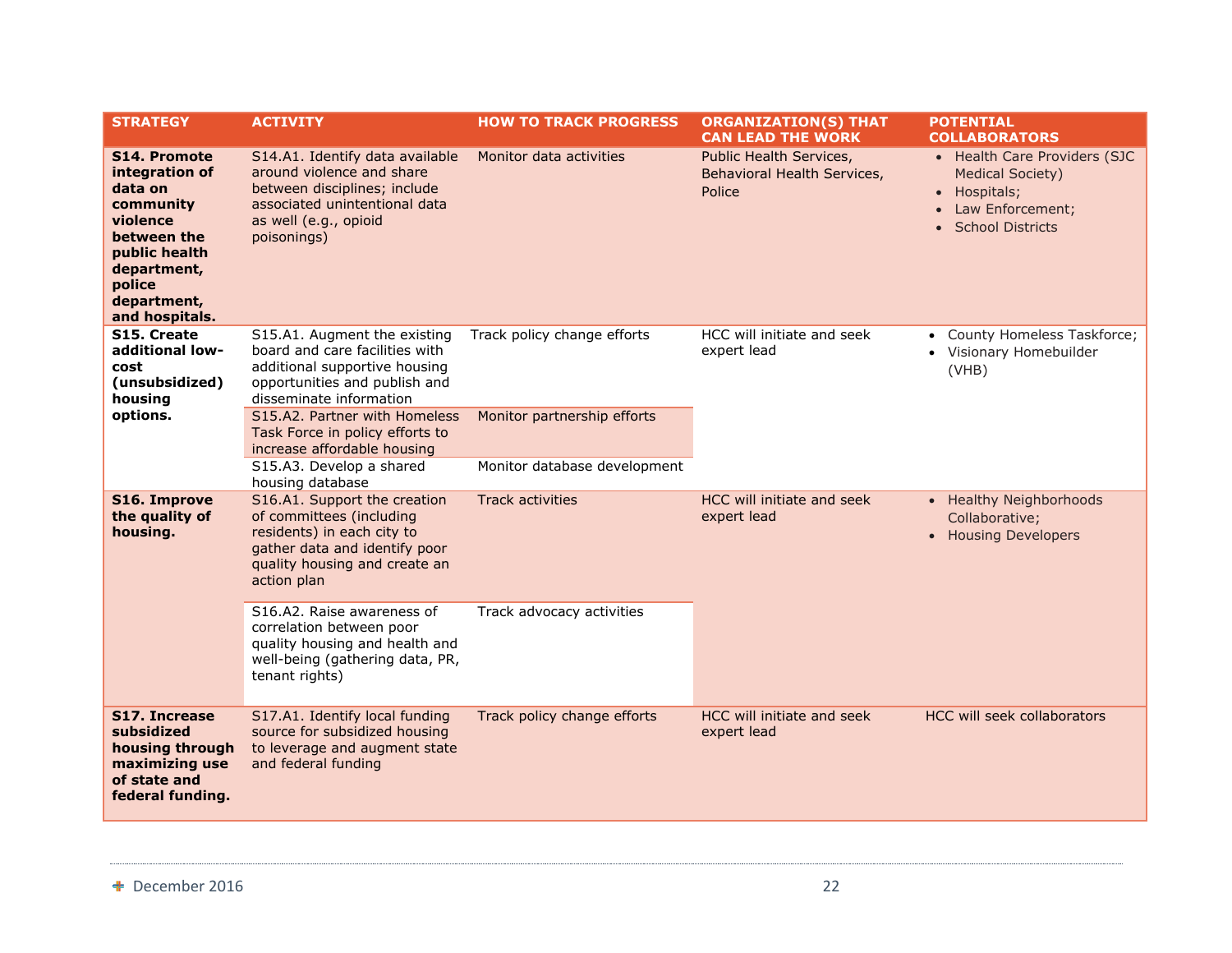| <b>STRATEGY</b>                                                                       | <b>ACTIVITY</b>                                                                                                                                                 | <b>HOW TO TRACK PROGRESS</b> | <b>ORGANIZATION(S) THAT</b><br><b>CAN LEAD THE WORK</b>                  | <b>POTENTIAL</b><br><b>COLLABORATORS</b> |
|---------------------------------------------------------------------------------------|-----------------------------------------------------------------------------------------------------------------------------------------------------------------|------------------------------|--------------------------------------------------------------------------|------------------------------------------|
| <b>S18. Promote</b><br>innovation in<br>delivery of<br>behavioral<br>health services. | S18.A1. Support co-located,<br>integrated and infiltrated<br>services for behavioral health<br>services                                                         | Track policy change efforts  | HCC will initiate and seek<br>HCC will seek collaborators<br>expert lead |                                          |
|                                                                                       | S18.A2. Promote behavioral<br>health community education                                                                                                        | Number of people served      |                                                                          |                                          |
|                                                                                       | S18.A3. Enhance funding<br>mechanisms for behavioral<br>health providers to be able to<br>provide the whole spectrum of<br>services (mild, moderate,<br>severe) | Track policy change efforts  |                                                                          |                                          |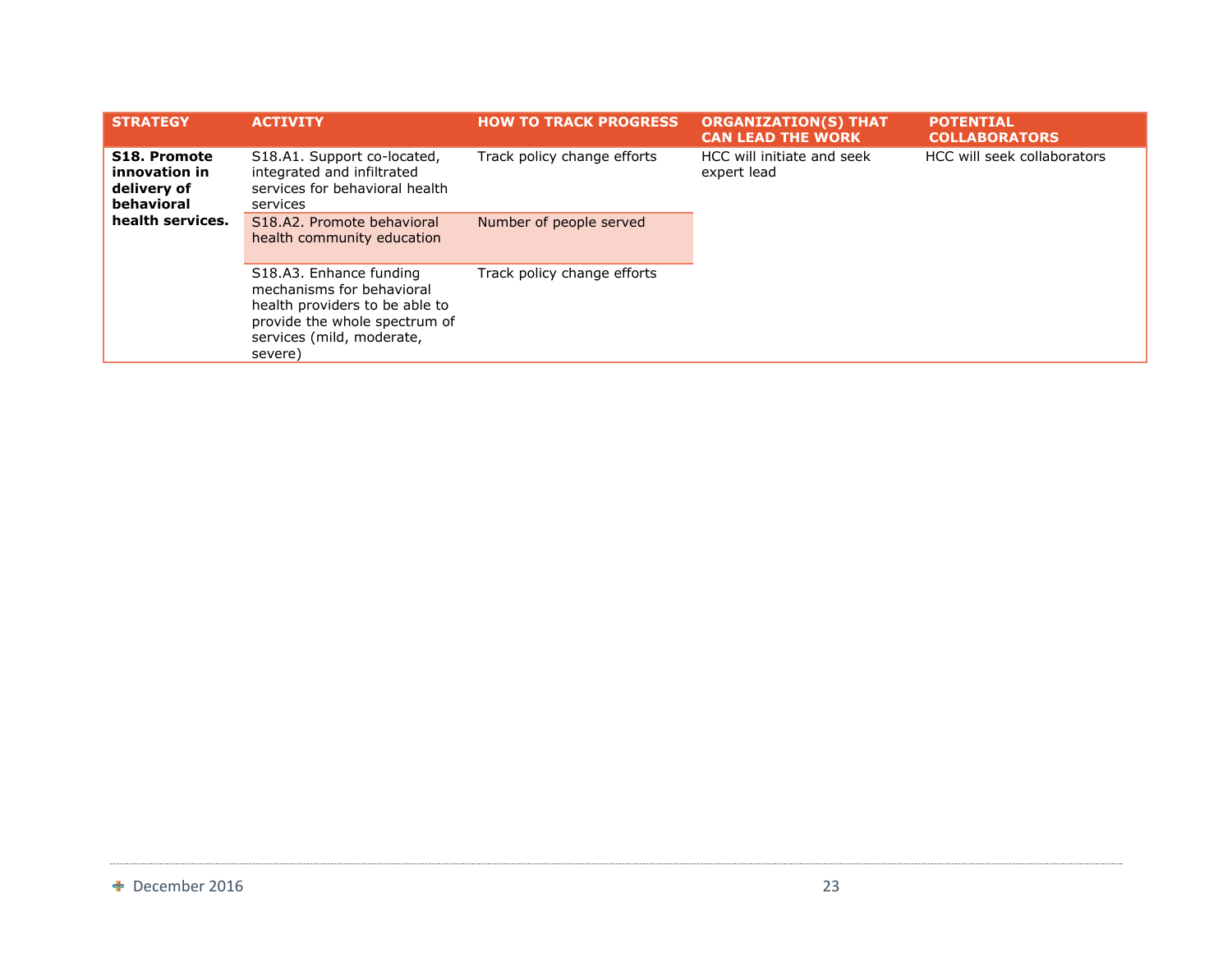## **Next Steps: From Planning to Action**

San Joaquin County will begin to implement the CHIP in early 2017, guided by a Community Health Action Plan. This plan will be a practical and more detailed "to-do" list that builds on the CHIP goals, objectives and strategies associated with each priority area (Exhibits 2-7), including measurable activities, lead and partner agencies who formally voice their commitment to each activity, and deadlines for activity completion. Steering Committee members and community members will play an active role in this future work.

During the implementation process, San Joaquin County will:

- Continue to engage community stakeholders in evaluation activities;<br>• Oversee ongoing meeting structures: and
- Oversee ongoing meeting structures; and
- Monitor and track progress of strategies and activities.

The CHIP, which reflects the coordinated health improvement efforts in San Joaquin County, will guide our community health improvements from 2017-2019. This CHIP will serve as a living document, as these efforts have the capacity to grow and evolve through 2020 and beyond.

In addition to the strategies and activities developed for each priority area, there are several collective actions needed to support cross-cutting activities, including:

- **IDENTIFY LEADS** or champions to support and advance collective action;
- Strengthen local data sources to understand health issues within and across specific communities and address health equity;
- Align efforts with other county-wide initiatives or transforming activities to advance the work and deepen impact; and
- **IDENTIFY 19 IDENTIFY 10 IN THE IDENTIFY IDENTIFY IS EXP** IDENTIFY 10 IDENTIFY 10 IDENTIFY 10 IDENTIFY 10 IDENTIF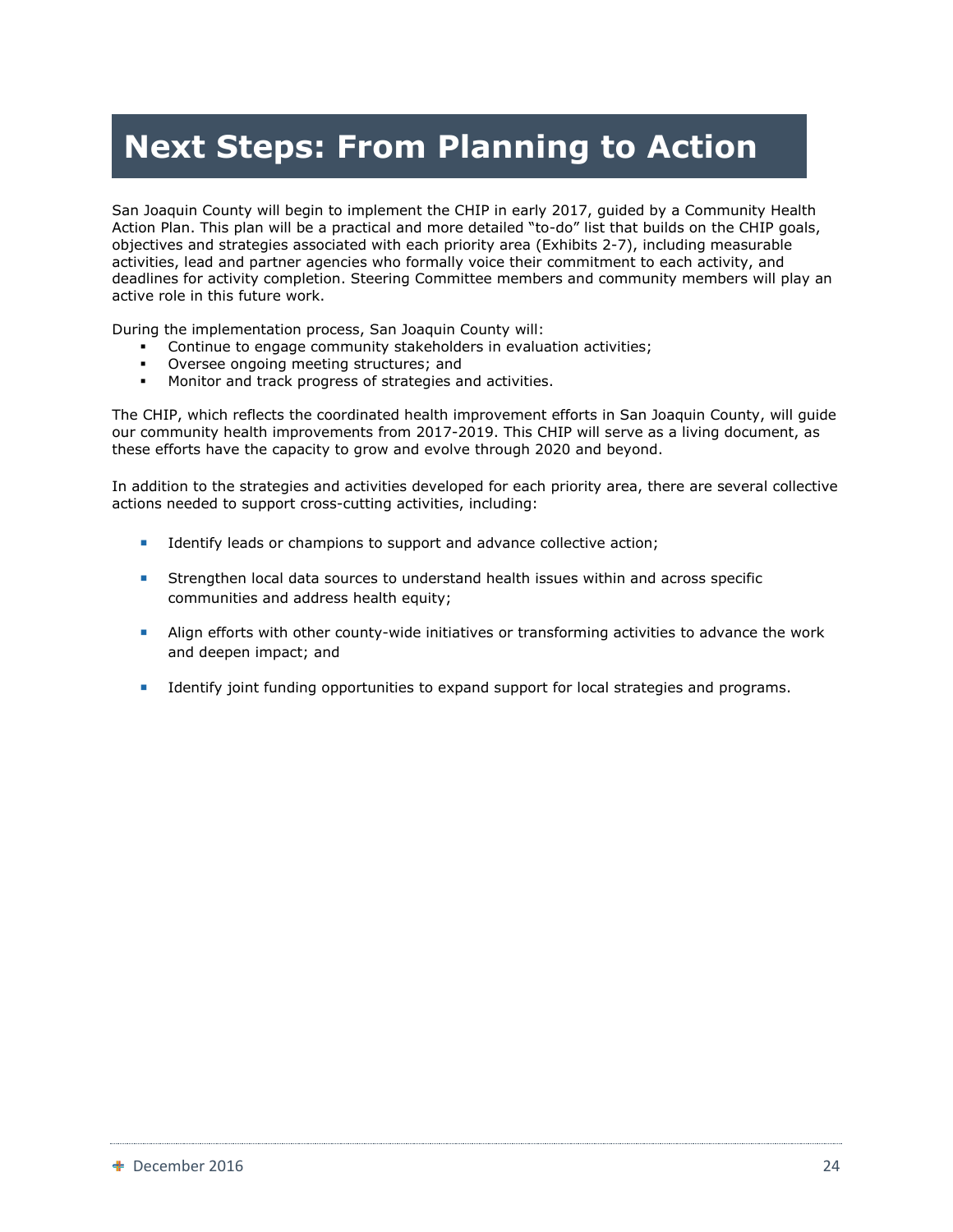## **How Can You Help Improve Community Health in San Joaquin County?**

As stated throughout this plan, the CHIP belongs to all of San Joaquin County's residents. The more people committed to action, the more likely it is that change will really happen. Granted, many of the strategies and actions described in the CHIP are complex and intersecting. However, even small steps forward will be significant steps in the right direction. If you or your organization would like to become more involved in CHIP activities, please do not hesitate to contact Barb Alberson at [balberson@sjcphs.org](mailto:balberson@sjcphs.org) or any other Core Planning Group member. Your support is always welcome!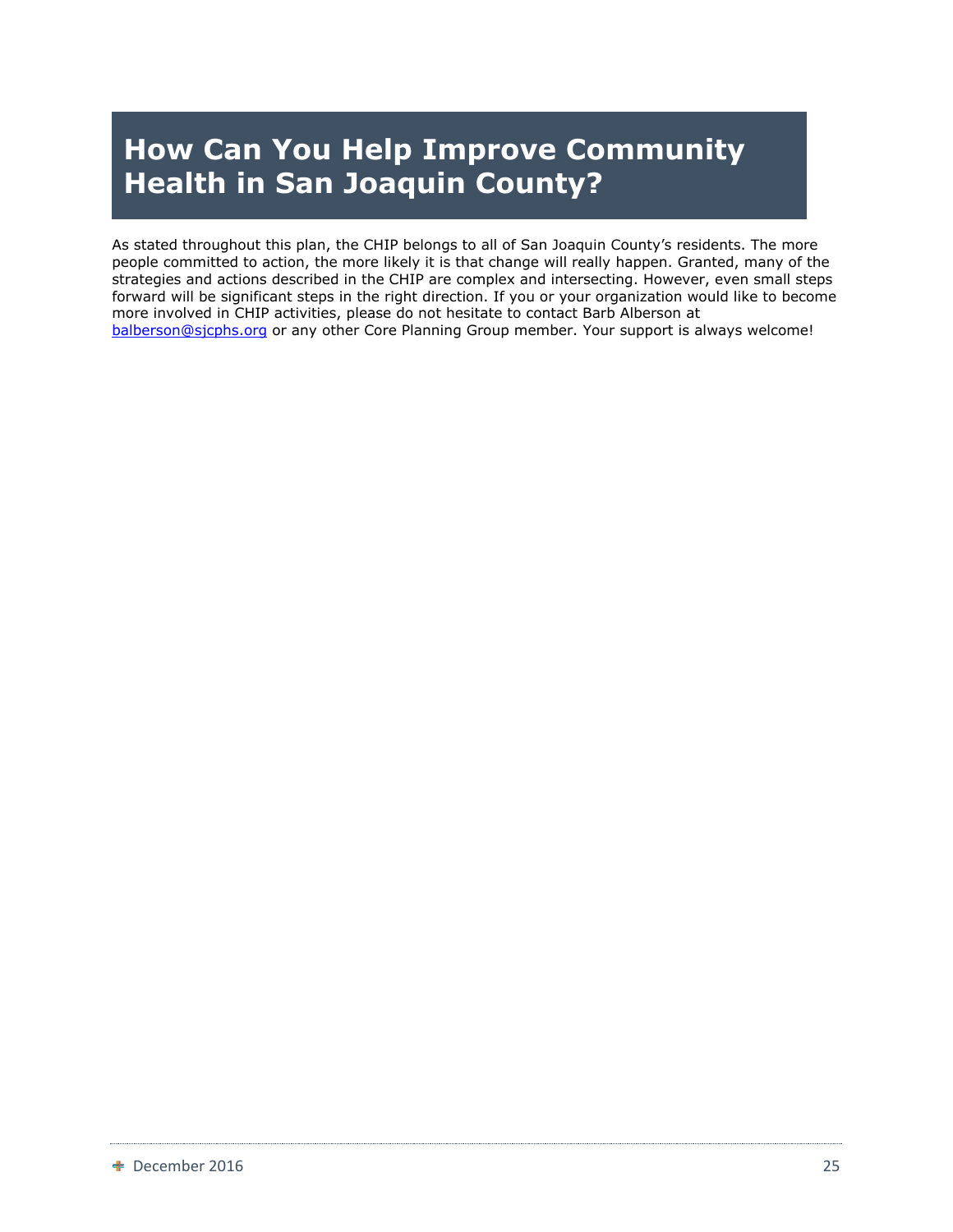## **Appendix A. CHIP Stakeholders: Steering Committee, Core Planning Group (\*), and Community Subject Matter Experts (\*\*)**

The **Steering Committee** is comprised of 36 key stakeholders in San Joaquin County and includes a broad representation of health and social service providers, educators, governmental program staff, behavioral health and housing advocates, land uses and transportation planners, policymakers, and other entities across the county. The purpose of the Steering Committee was to provide direction as well as specific input into the comprehensive planning process of the Community Health Needs Assessment (CHNA) and the Community Health Improvement Plan (CHIP). The **Core Planning Group** facilitated CHIP decision-making and is comprised of the not-for-profit hospitals, the two Medicaid Managed Care Plans, Community Medical Centers (federally qualified health centers), Public Health Services, First 5 San Joaquin, and Community Partnerships for Families. Additional **community subject matter experts** joined the Steering Committee and Core Planning Group mid-process to guide the development of the CHIP's targeted strategies and actions.

| <b>Name</b>                            | <b>Title</b>                                                          | <b>Organization</b>                                                     |
|----------------------------------------|-----------------------------------------------------------------------|-------------------------------------------------------------------------|
| John Acosta**                          | Director of Operations                                                | St. Mary's Dining Room                                                  |
| Nahila Ahsan                           | <b>Research Analyst</b>                                               | <b>Business Forecasting Center,</b><br>University of the Pacific        |
| Barbara Alberson*                      | Senior Deputy Director                                                | San Joaquin County Public Health<br><b>Services</b>                     |
| <b>Tom Amato</b>                       | <b>Executive Director</b>                                             | <b>PACT</b>                                                             |
| <b>Kim Anderson</b>                    | <b>Senior Planner</b>                                                 | San Joaquin Council of<br>Governments                                   |
| Vanessa Anderson                       | Management Analyst III                                                | San Joaquin County Health Care<br>Services Agency                       |
| Alfonso Apu**                          | Director of Behavioral Health                                         | Behavioral Health Specialist,<br>Community Medical Centers, Inc.        |
| Robina Asghar*                         | <b>Executive Director</b>                                             | <b>Community Partnership for Families</b>                               |
| Kristi Bahr**                          | Administration, County Clinics and<br><b>Ambulatory Care Services</b> | San Joaquin General Hospital                                            |
| Jamie Baiocchi**                       | Director III                                                          | San Joaquin County Office of<br>Education, Early Education &<br>Support |
| Anne Baird                             | <b>District Director</b>                                              | Assemblyperson Susan Eggman                                             |
| Leilani Barnett                        | Regional Manager, Community<br>Development                            | Federal Reserve Bank of San<br>Francisco                                |
| Sandra Beddawi*                        | <b>Director of Health Education</b>                                   | Community Medical Centers, Inc.                                         |
| Kathy L. Betts                         | <b>Regional Director</b>                                              | <b>SCAN Health Plan</b>                                                 |
| <b>Campbell Bullock</b>                | Director                                                              | San Joaquin County Community<br>Data Co-Op                              |
| Ron Call                               | <b>Interim Director</b>                                               | <b>YMCA</b>                                                             |
| Sheri Coburn, Ed.D., RN,<br><b>MSN</b> | Director, Comprehensive Health<br>Programs                            | San Joaquin County Office of<br>Education                               |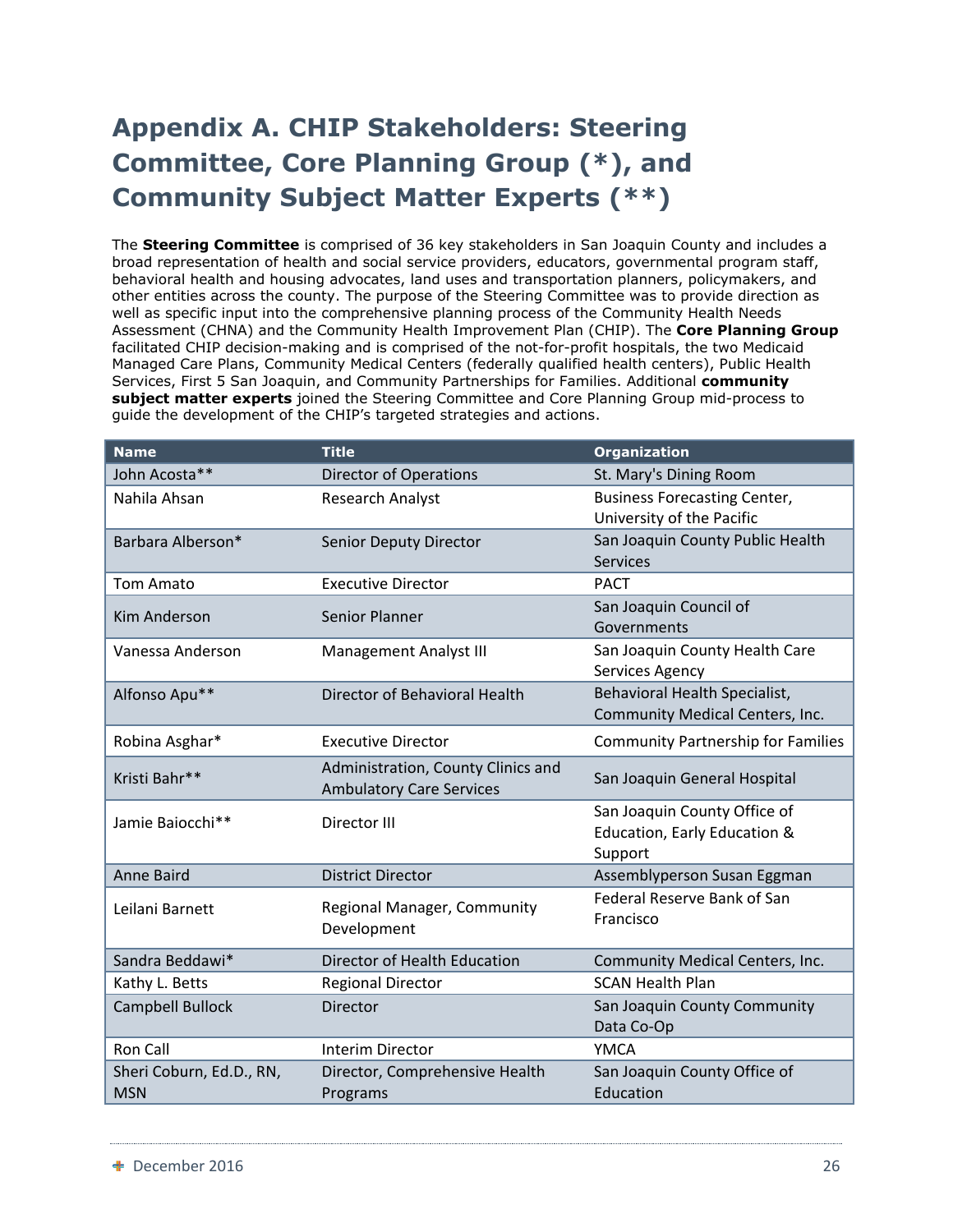| <b>Name</b>                       | <b>Title</b>                                                     | <b>Organization</b>                                                             |
|-----------------------------------|------------------------------------------------------------------|---------------------------------------------------------------------------------|
| Rena Damele**                     | <b>Preschool Specialist</b>                                      | Lincoln Unified School District                                                 |
| Suzanne Devitt**                  | Senior Program Specialist- Early                                 | <b>Stockton Unified School District</b>                                         |
|                                   | <b>Childhood Education Department</b>                            |                                                                                 |
| <b>Greg Diederich</b>             | Director                                                         | San Joaquin County Health Care                                                  |
|                                   |                                                                  | Services Agency                                                                 |
| Jenny Dominguez*                  | Director of Health Education                                     | Health Plan of San Joaquin                                                      |
| Michael Donaghy                   | <b>Executive Director</b>                                        | <b>Emergency Food Bank</b>                                                      |
| Gloria Donorio**                  | <b>Coordinator IV-School Nurse</b>                               | San Joaquin County Office of                                                    |
|                                   | <b>Coordinator of Health Services</b>                            | <b>Education, Head Start</b>                                                    |
| Cindy Edmiston                    |                                                                  | <b>Tracy Unified School District</b><br><b>Stockton Unified School District</b> |
| Jo Ann Eggert**<br>Erica Esquer** | Senior Program Specialist<br><b>Community Health Worker</b>      | <b>SCAN Health Plan</b>                                                         |
|                                   |                                                                  |                                                                                 |
| <b>Tammy Evans</b>                | Director                                                         | San Joaquin County Public Health<br><b>Services</b>                             |
| Debora Ferreira**                 | <b>REACH Staff</b>                                               | <b>Public Health Advocates</b>                                                  |
| <b>Edward Figueroa</b>            | <b>Chief Executive Officer</b>                                   | St. Mary's Dining Room                                                          |
| Dan Flores**                      | <b>Vice President</b>                                            | <b>California Retired Teachers</b>                                              |
|                                   |                                                                  | Association, Division 20                                                        |
| Alvaro Garza, MD                  | <b>Health Officer</b>                                            | San Joaquin County Public Health                                                |
|                                   |                                                                  | <b>Services</b>                                                                 |
| Martha Geraty*                    | Director of Health Education                                     | <b>Health Net</b>                                                               |
| Brandi Harrold**                  | Director I                                                       | San Joaquin County Office of                                                    |
|                                   |                                                                  | Education, Early Childhood                                                      |
| Anita Harrold                     |                                                                  | Education<br><b>SCAN Health Plan</b>                                            |
| LaCresia Hawkins                  | <b>Medical Management Specialist</b><br><b>REACH Coordinator</b> |                                                                                 |
| <b>Frances Hutchins</b>           |                                                                  | Public Health Advocacy<br>San Joaquin County Behavioral                         |
|                                   | <b>Assistant Director</b>                                        | <b>Health Services</b>                                                          |
| Sheila James                      |                                                                  | Office of Women's Health,                                                       |
|                                   | Public Health Advisor, Region IX                                 | Department of Health and Human                                                  |
|                                   |                                                                  | <b>Services</b>                                                                 |
| Annah Jarin-Bratton               | Senior Public Affairs Representative                             | Kaiser-Permanente                                                               |
|                                   |                                                                  |                                                                                 |
| David Jomaoas                     | Director, County Clinics and                                     | San Joaquin General Hospital                                                    |
|                                   | <b>Ambulatory Care Services</b>                                  |                                                                                 |
| Jennifer Jones                    | Acting Executive Director, Director<br>of Operations             | <b>Women's Center-FYS</b>                                                       |
| Cheryl Keckler**                  |                                                                  | San Joaquin County Office of                                                    |
|                                   | Program Manager III- Education                                   | <b>Education, Head Start</b>                                                    |
| Daniel Kim                        | <b>Supervising Public Health Educator</b>                        | San Joaquin County Public Health                                                |
|                                   |                                                                  | <b>Services</b>                                                                 |
| <b>Hector Lara</b>                | Coordinator                                                      | Reinvent South Stockton Coalition                                               |
| Dennis Lee                        | President/CEO                                                    | Central Valley Asian-American                                                   |
|                                   |                                                                  | <b>Chamber of Commerce</b>                                                      |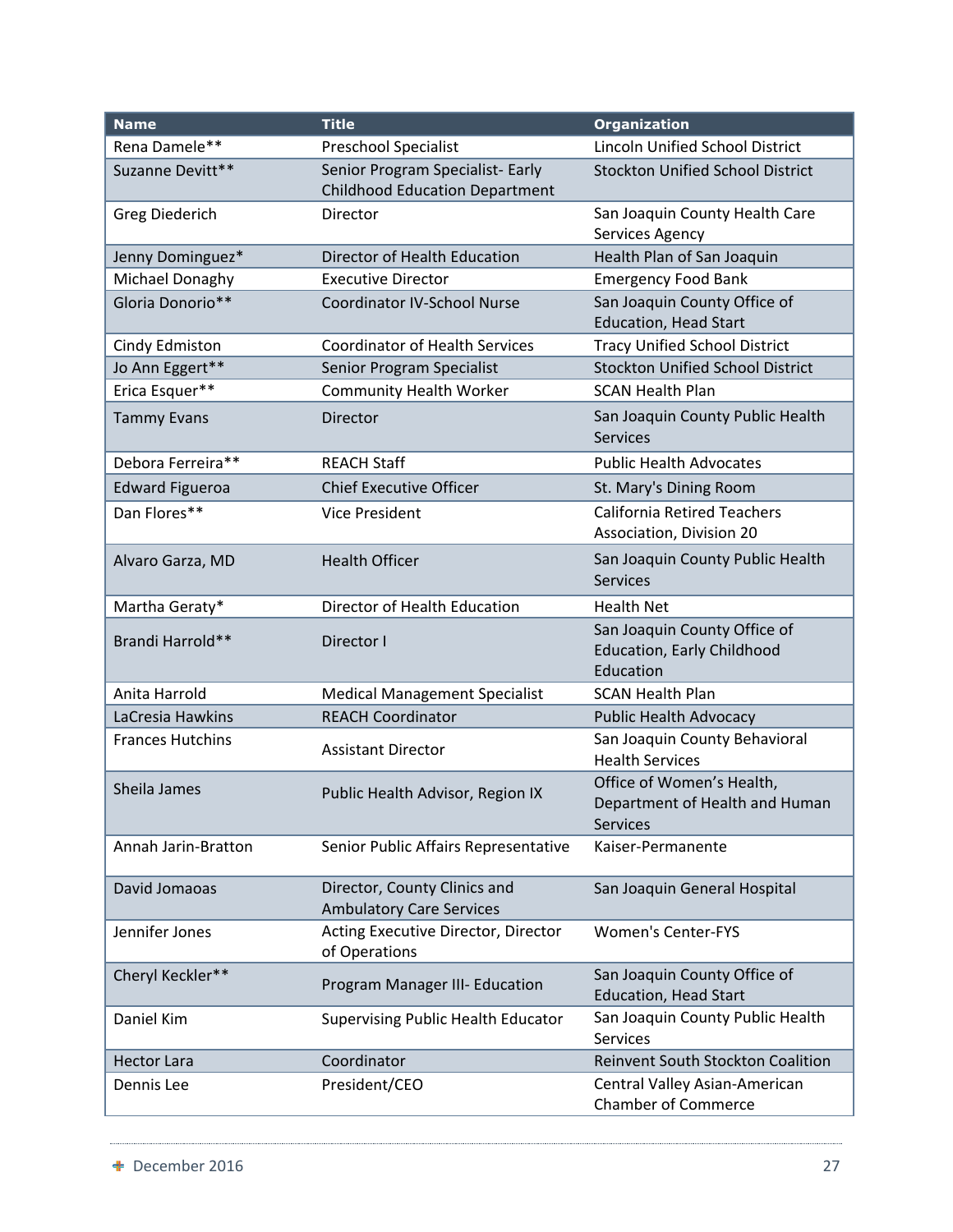| <b>Name</b>              | <b>Title</b>                                            | <b>Organization</b>                                              |
|--------------------------|---------------------------------------------------------|------------------------------------------------------------------|
| Jill Lopez-Rabin*        | <b>Cultural and Linguistic Consultant</b>               | <b>Health Net</b>                                                |
| Anna Martin              | Nutrition, Family & Consumer<br><b>Science Advisor</b>  | <b>UC Cooperative Extension</b>                                  |
| <b>Scott McFarland</b>   | <b>Lead Minister</b>                                    | Journey Christian Church                                         |
| Janelle Meyers           | Director of Marketing and<br><b>Community Relations</b> | Lodi Health                                                      |
| Jeanie Miller            | <b>Executive Director</b>                               | Boys & Girls Clubs, Lathrop and<br>Manteca                       |
| Patricia Miller**        | <b>Community Liaison</b>                                | <b>Stockton Police Department</b>                                |
| <b>Bill Mitchell</b>     | Director (retired)                                      | San Joaquin County Public Health<br><b>Services</b>              |
| <b>Christine Noguera</b> | <b>Chief Executive Officer</b>                          | Community Medical Centers, Inc.                                  |
| Lettie Ordone            | <b>Licensed Clinical Social Worker</b>                  | Counseling and More in Tracy                                     |
| Christina Peoples**      | <b>Community Outreach Coordinator</b>                   | <b>Public Health Advocacy</b>                                    |
| Andre Pichly             | <b>Director</b>                                         | San Joaquin County Parks &<br>Recreation                         |
| <b>Thomas Pogue</b>      | <b>Associate Director</b>                               | <b>Business Forecasting Center,</b><br>University of the Pacific |
| Peter Ragsdale           | <b>Executive Director</b>                               | Housing Authority of County of San<br>Joaquin                    |
| <b>Paul Rains</b>        | President                                               | St. Joseph's Behavioral Health<br><b>Services</b>                |
| Elvira Ramirez           | <b>Executive Director</b>                               | <b>Catholic Charities Dioceses of</b><br>Stockton                |
| Denise Ranuio*           | <b>Community Benefit Specialist</b>                     | St. Joseph's Medical Center                                      |
| Leslie Reece**           | Director of Program Services                            | Family Resource & Referral Center                                |
| Erin Reynolds**          | <b>REACH Staff</b>                                      | <b>Public Health Advocates</b>                                   |
| Lisa Richmond**          | <b>Executive Director</b>                               | San Joaquin Medical Society                                      |
| Robert Rickman, JD       | Councilmember                                           | City of Tracy                                                    |
| Debbie Rinaldo*          | <b>Community Benefit Coordinator</b>                    | <b>Sutter Health</b>                                             |
| Jose Rodriguez           | <b>Chief Executive Officer</b>                          | El Concilio                                                      |
| <b>Kelly Rose</b>        | Lead Epidemiologist                                     | San Joaquin County Public Health<br><b>Services</b>              |
| Kay Ruhstaller           | <b>Executive Director</b>                               | Family Resource & Referral Center                                |
| Raina Ruiz**             | <b>Health Educator</b>                                  | <b>Health Net</b>                                                |
| Marie Sanchez*           | <b>Community Benefit Manager</b>                        | Kaiser-Permanente                                                |
| Tammy Shaff*             | <b>Community Benefit Manager</b>                        | Sutter-Tracy Hospital                                            |
| Lani Schiff-Ross*        | <b>Executive Director</b>                               | First 5 San Joaquin Children and<br><b>Families Commission</b>   |
| Carly Sexton**           | Data Analyst                                            | San Joaquin County Office of<br><b>Education, Head Start</b>     |
| Fred Sheil**             | <b>Executive Director</b>                               | <b>STAND</b>                                                     |
| Lety Sida**              | Head Start San Joaquin Director                         | San Joaquin County Office of<br>Education                        |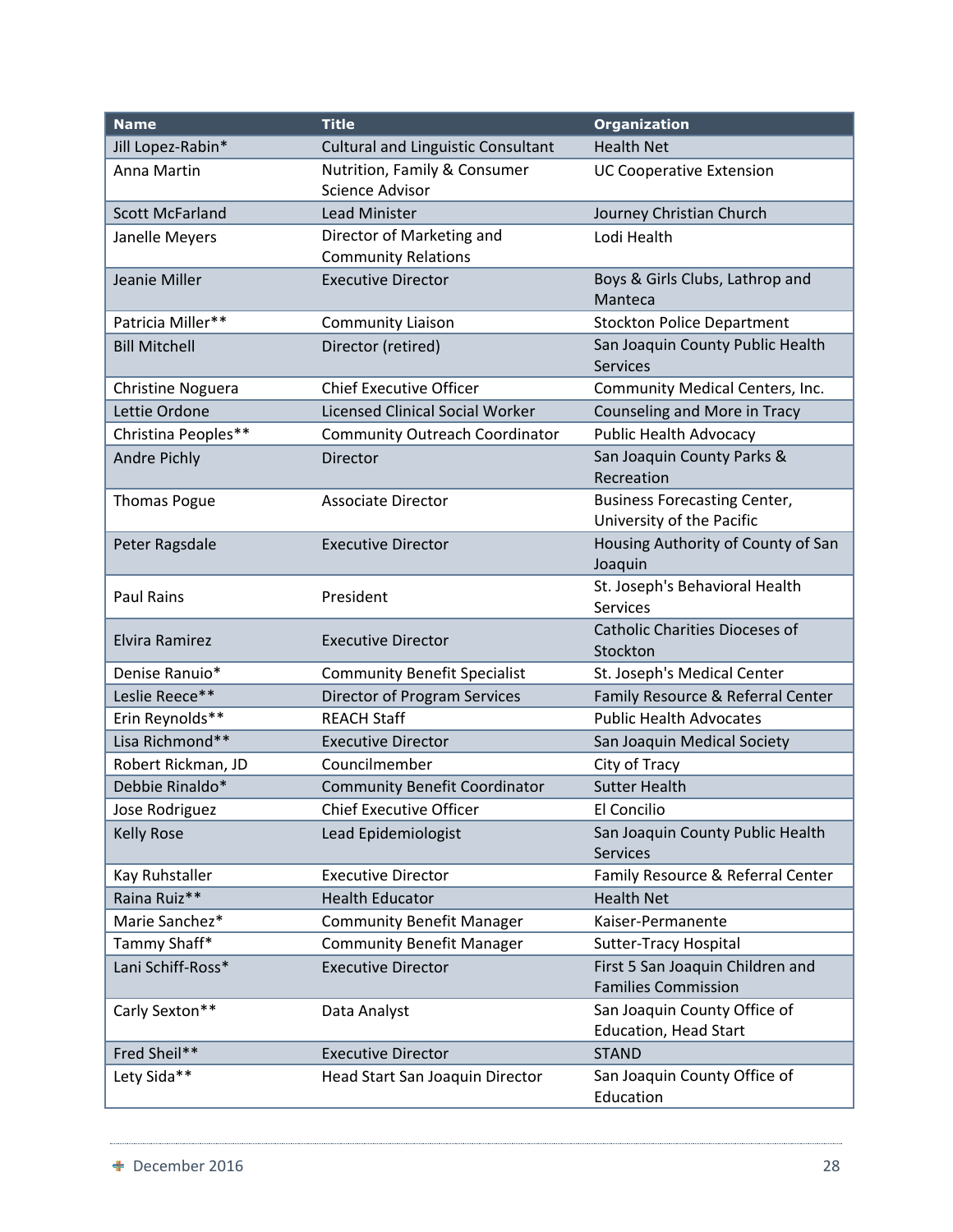| <b>Name</b>                 | <b>Title</b>                        | <b>Organization</b>                |  |
|-----------------------------|-------------------------------------|------------------------------------|--|
| Luisa Smith*                | <b>Executive Assistant</b>          | Health Plan of San Joaquin         |  |
| Mary Ann Soria**            | Director of Health Services         | St. Mary's Dining Room             |  |
| Petra Stanton*              | <b>Manager, Community Services</b>  | St. Joseph's Medical Center        |  |
| Margaret Szczepaniak        | <b>Assistant Director</b>           | San Joaquin County Health Care     |  |
|                             |                                     | Services Agency                    |  |
| Jennifer Torres Siders      | <b>Community Relations Director</b> | Beyond our Gates Program,          |  |
|                             |                                     | University of the Pacific          |  |
| <b>Michael Tubbs</b>        | <b>Stockton City Councilmember</b>  | District 6                         |  |
|                             |                                     |                                    |  |
| Jane Tunay*                 | Manager, Public Programs            | <b>Health Net</b>                  |  |
|                             |                                     | Child Abuse Prevention Council of  |  |
| Lindy Turner-Hardin         | <b>Executive Director</b>           | San Joaquin County                 |  |
| Sothea Ung                  | Program Manager                     | Asian Pacific Self-development and |  |
|                             |                                     | <b>Residential Association</b>     |  |
| Ger Vang                    | <b>Chief Executive Officer</b>      | Lao Family Community               |  |
|                             |                                     | Empowerment, Inc.                  |  |
| Diane Vigil                 | <b>Executive Director</b>           | Dameron Hospital Foundation        |  |
| Lita Wallach                | Director                            | Wallach & Associates               |  |
| Jason Whitney*              | Associate Vice President, Business  | Lodi Memorial Hospital             |  |
|                             | Development and Integration         |                                    |  |
| <b>Brent Williams</b>       | <b>Executive Director</b>           | Delta Health Care                  |  |
| <b>Robert Withrow-Clark</b> | 4-H Youth Development Advisor       | 4-H Youth Development Advisor      |  |
| Joseph Wood                 | Neighborhood Services Manager       | City of Lodi Community             |  |
|                             |                                     | Development                        |  |
| Mai Xiong**                 | <b>Project Support</b>              | Lao Family Community               |  |
|                             |                                     | Empowerment, Inc.                  |  |

\*Core Planning Group Member

\*\*Subject matter expert who attended CHIP planning meetings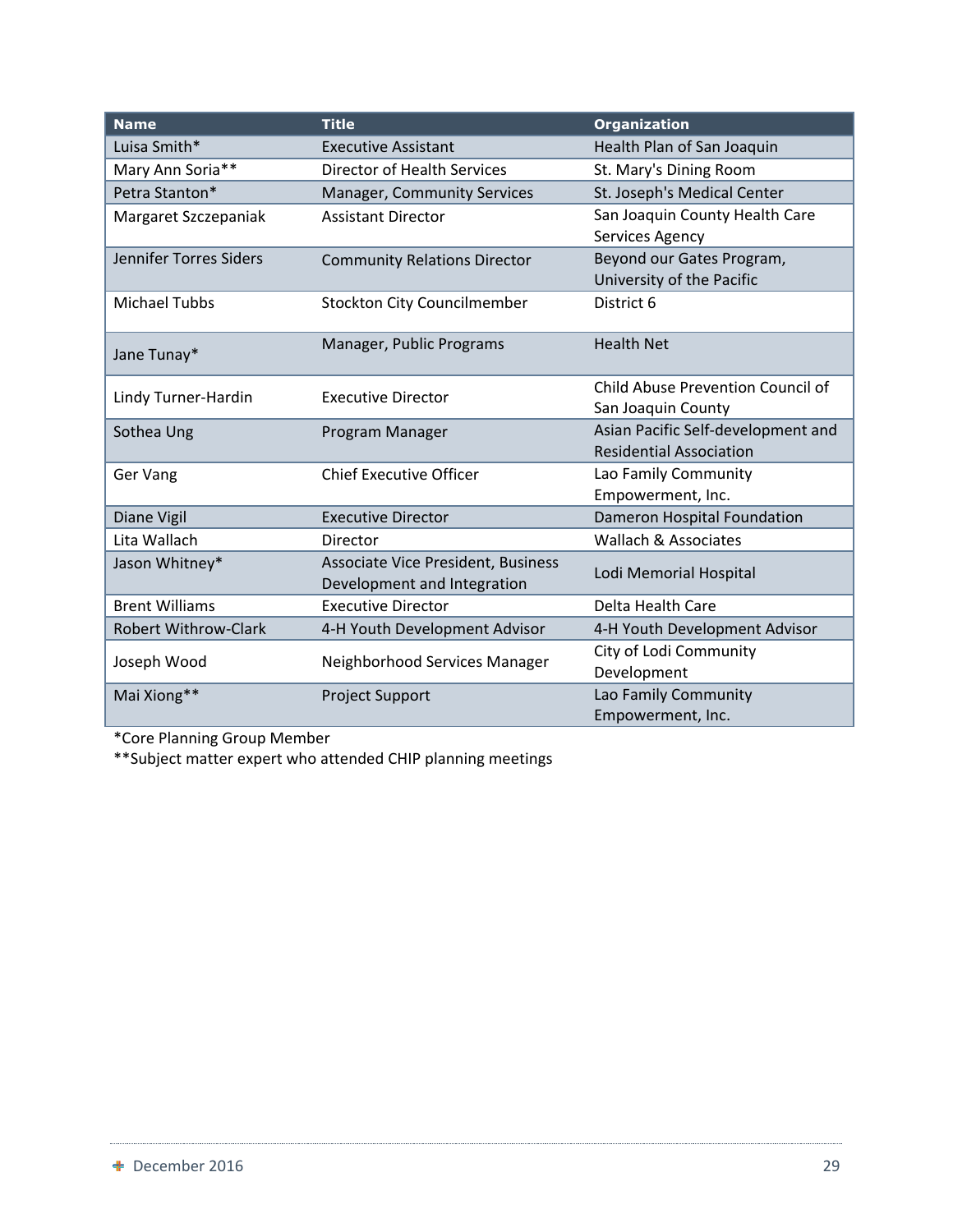### **Appendix B. Future Strategies for Priority Issue #3: Community Safety and Social Supports**

*Please note:* Listed below are additional strategies and activities that the Steering Committee felt were best suited to be implemented later to fully address the goals of Priority Issue #3.

| <b>STRATEGY</b>                                                                                                                         | <b>ACTIVITY</b>                                                                                        | <b>HOW TO TRACK PROGRESS</b>               |
|-----------------------------------------------------------------------------------------------------------------------------------------|--------------------------------------------------------------------------------------------------------|--------------------------------------------|
| <b>S12. Strengthen community</b>                                                                                                        | S12.A1. Increase community policing                                                                    | Expansion of community efforts             |
| engagement in violence<br>prevention.                                                                                                   | S12.A2. Increase anti-bullying efforts                                                                 | <b>Track activities</b>                    |
| S13. Increase availability of                                                                                                           | S13. A1. Expand "hire me" program                                                                      | Number of expanded program                 |
| education, job training, and<br>enrichment programs for the<br>community.                                                               | S13.A2. Develop an inventory of existing<br>programs                                                   | Tracking of inventory activities           |
| S14. Promote integration of data<br>on community violence between<br>the public health department,<br>police department, and hospitals. | S.14.A1. Convene stakeholders to share<br>details                                                      | Track meetings and stakeholder involvement |
| S15. Create additional low-cost<br>(unsubsidized) housing options.                                                                      | S15.A1. Seek opportunities for family and<br>friends to be paid to provide care                        | Track policy change efforts                |
|                                                                                                                                         | S15.A2 Provide training and services to<br>help people stay healthy and maintain<br>their independence | Number of people trained.                  |
|                                                                                                                                         | S15.A3. Advocate for policies that will<br>increase the availability of affordable<br>housing          | Track advocacy activities                  |
| S16. Improve the quality of<br>housing.                                                                                                 | No activities delineated at this point in<br>time                                                      |                                            |
| S17. Increase subsidized housing<br>through maximizing use of state<br>and federal funding.                                             | S17.A1. Engage robust participation in the<br>Continuum of Care (CoC) Program                          | Track engagement activities                |